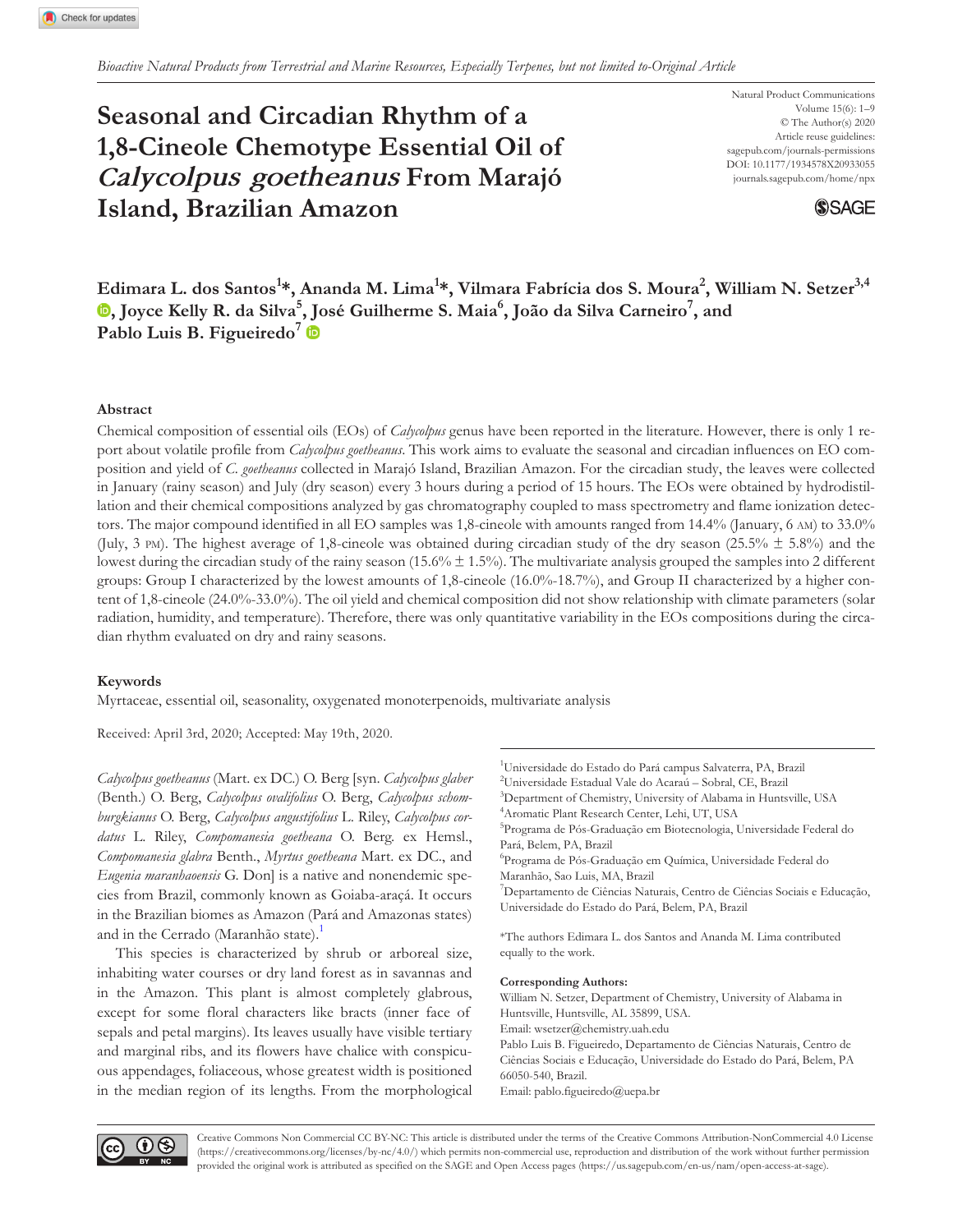

<span id="page-1-0"></span>**Figure 1.** *Calycolpus goetheanus* collection site.

point of view, *C. goetheanus* is very close to *Calycolpus roraimensis* and *Calycolpus revolutus*. [1](#page-8-0)

The chemical analysis of essential oils (EOs) obtained from *C. goetheanus* has been the subject of only 1 study and reported the occurrence of 1,8-cineole chemotype with pre-dominance of other monoterpenes and sesquiterpenes.<sup>[2](#page-8-1)</sup> Based on the few reports, the present study aimed to evaluate the seasonal and circadian rhythms influences in the yield and chemical composition of the *C. goetheanus* EO from Marajó island (Amazon), to contribute to the knowledge of its chemotaxonomy.

# **Results and Discussion**

The plant material was collected in Salvaterra (Marajó Island, Brazilian Amazon) ([Figure 1\)](#page-1-0). The plant was monitored during an entire day of the months of January (rainy Amazon season) and July (dry Amazon season). For more information, see the Materials and Methods section.

To evaluate the differences in environmental conditions between January and July, the climate data rainfall, relative air humidity, and solar radiation were obtained from the website of the Instituto Nacional de Meteorologia (INMET, [http://](http://www.inmet.gov.br/portal/) [www.inmet.gov.br/portal/\)](http://www.inmet.gov.br/portal/) of the Brazilian Government.

<span id="page-1-1"></span>**Table 1.** Correlation Between the *Calycolpus goetheanus* Oil Yields and the Environmental Conditions.

|                       | Correlation coefficients (R) |         |
|-----------------------|------------------------------|---------|
| Environmental factors | January                      | July    |
| Humidity              | $-0.05$                      | 0.20    |
| Solar radiation       | 0.18                         | 0.03    |
| Temperature           | $-0.32$                      | $-0.01$ |

In January, the rainfall index (153.0 mm) was 4 times greater than in the dry period (35.8 mm). Moreover, the relative air humidity was 81.14% in January and 76.46% in July. Additionally, the solar radiation was higher in July (951.58 kJ/  $\text{m}^2$ ) than in January (747.54 kJ/m<sup>2</sup>). Thus, taking into account the climate parameters, the month of January belongs to rainy season and July to dry season.

The Brazilian Amazonian climate is characterized only by dry and rainy seasons. Due to the permanent humid and warm climate, the Amazon presents spatial and seasonal heterogeneity of rainfall. Based on the precipitation data of 2018, the rainy season occurred from December to April and the dry season from June to November. May was a period of transition between these 2 seasons.<sup>[3](#page-8-2)</sup>

In the circadian rhythm of the oil yield of *C. goetheanus* carried out in July (dry season), the yields ranged from 1.2% (3 pm) to 2.4% (9 AM), with mean of  $1.8\% \pm 0.4\%$  during all day long. While in January (rainy season), it varied between 1.8% (9 am) and 2.3% (6 AM) with mean of 2.2%  $\pm$  0.2%. Thus, there was no statistical difference between the means of yields from dry  $(1.8\% \pm 0.4\%)$  and rainy  $(2.1\% \pm 0.2\%)$  seasons in the Tukey test  $(P > .05)$ .

The EO yields from the circadian collections of rainy and dry months showed low correlation with the climate parameters: humidity, solar radiation, and temperature [\(Table 1](#page-1-1)). In summary, Pearson's correlation analysis shows no correlation between quantitative parameters of in *C. goetheanus* EO and environmental conditions.

A previous analysis of *C. goetheanus* sampled in the municipality of Maracanã, state of Pará, Brazil, showed an oil yield of 1.0%.[2](#page-8-1) Also, the species *Calycolpus moritzianus* collected in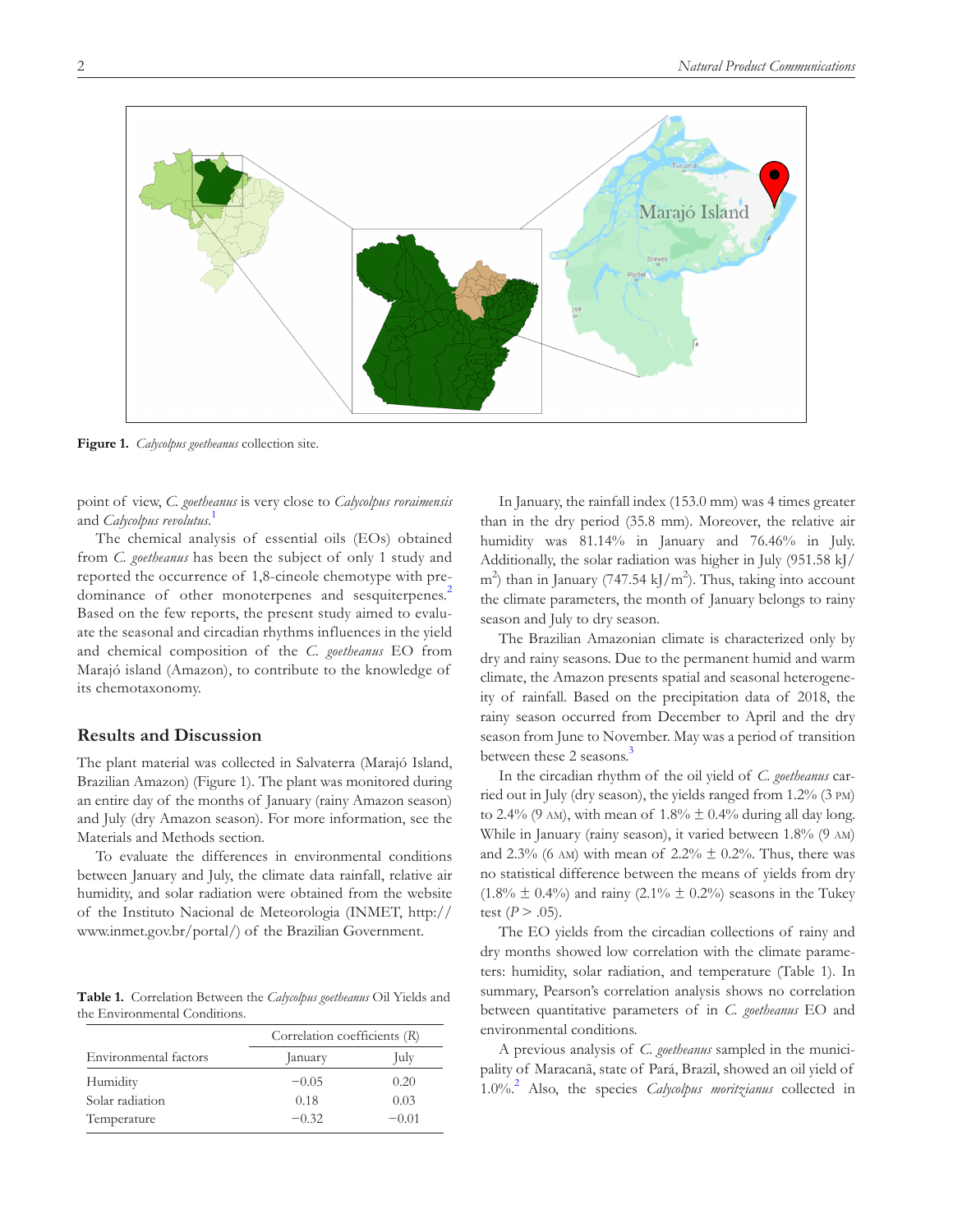

<span id="page-2-0"></span>Figure 2. Circadian rhythm of 1,8-cineole content (left) and average during the collections of rainy and dry seasons (right).

Venezuela and Colombia presented the oil yields of 0.08% and  $1.0\%$ , respectively.<sup>[4,5](#page-8-3)</sup>

The constituents of the oils were identified and quantified by gas chromatography coupled to mass spectrometry (GC-MS) and flame ionization detector (GC-FID), respectively. A total of 101 compounds were identified, representing an average of 95.3% of the composition of the total oils ([Table 2](#page-3-0)). Oxygenated monoterpenes were predominant (20.4%-42.8%) followed by sesquiterpene hydrocarbons (16.8%-46.5%), oxygenated sesquiterpenes (13.9%-36.5%), and monoterpene hydrocarbons (6.6%-14.9%). The main constituents were 1,8-cineole (14.5%-33.0%) and limonene (5.4%-11.7%); followed by α-terpineol (3.5%-7.9%); and α-copaene (3.5%-7.3%), (*E*)-caryophyllene (0.0%-4.9%), and δ-cadinene  $(0.0\% - 9.9\%).$ 

The oxygenated monoterpene 1,8-cineole was the main compound identified in the samples with amount ranged from 14.4% (January, 6 am) to 33.1% (July, 3 pm). Comparing the average amount from 2 circadian rhythms, the 1,8-cineole content was higher in July (25.5%  $\pm$  5.8%, dry period) than in January (15.6%  $\pm$  1.5%, rainy season) and displayed a significant statistical difference in Tukey test (*P* < .05) (see [Figure 2](#page-2-0)).

The results of [Figure 2](#page-2-0) suggest that the quantitative variation in the chemical composition of the circadian rhythm could



<span id="page-2-1"></span>Figure 3. Hierarchical cluster analysis of essential oils sampled in the circadian rhythms made with Euclidean distance and complete linkage.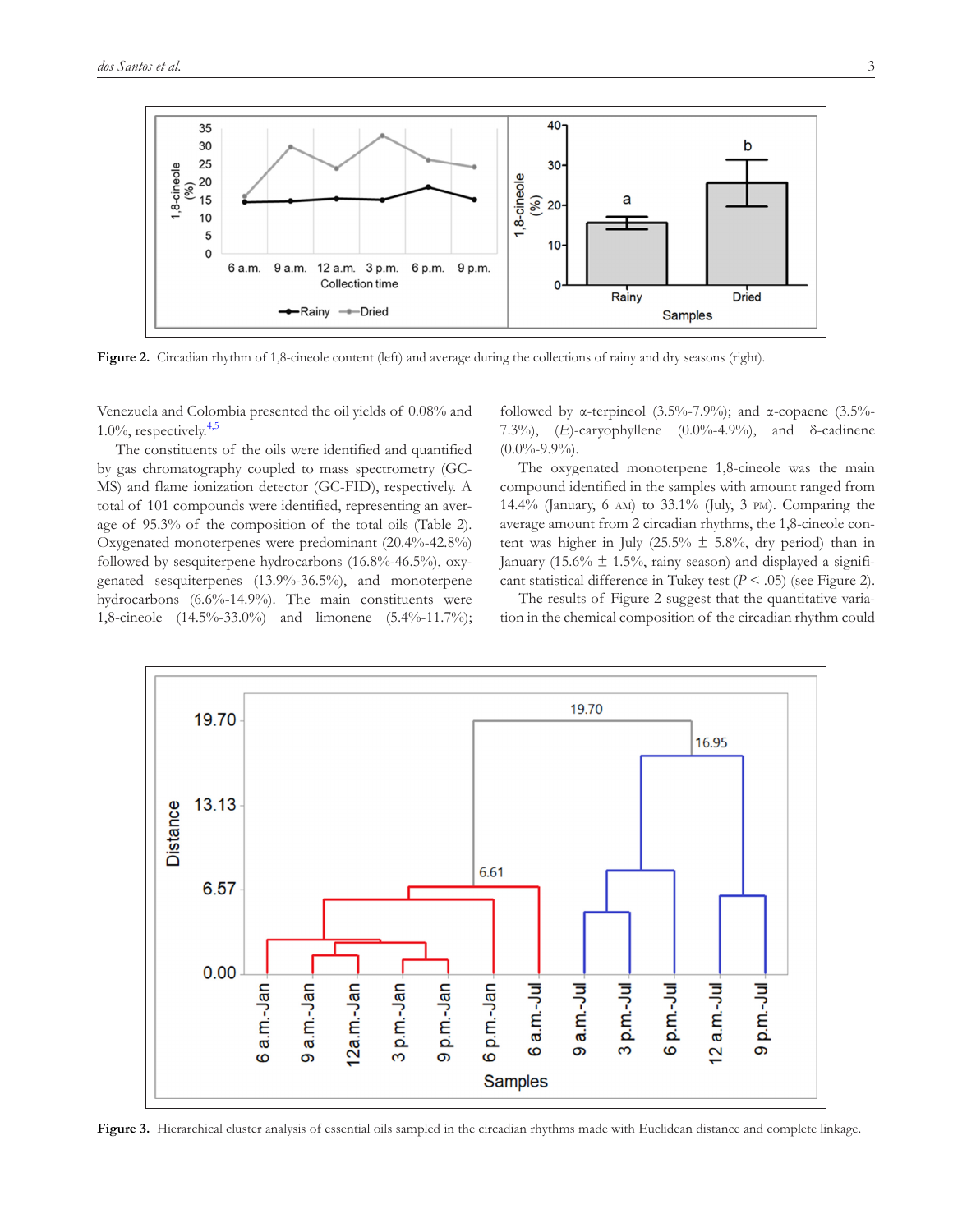|                                    |            | Oil yield (%)            |                                         |                        |         |           |         |                        |                        |           |         |           |         |              |
|------------------------------------|------------|--------------------------|-----------------------------------------|------------------------|---------|-----------|---------|------------------------|------------------------|-----------|---------|-----------|---------|--------------|
|                                    |            |                          | July-dry season<br>January-rainy season |                        |         |           |         |                        |                        |           |         |           |         |              |
|                                    |            |                          | 6                                       | 9                      | 12      | 3         | 6       | 9                      | 6                      | 9         | 12      | 3         | 6       | $\mathbf{Q}$ |
|                                    |            |                          | AM                                      | AM                     | AM      | PM        | PM      | PM                     | $\mathbf{A}\mathbf{M}$ | AM        | AM      | PM        | PM      | PM           |
| Constituents                       | $IR_{(C)}$ | $\text{IR}_{\text{(L)}}$ | 2.3                                     | 1.8                    | 2.0     | 2.2       | 2.0     | 2.3                    | 1.3                    | 2.4       | 1.8     | 1.2       | 1.9     | 1.9          |
| Hexanal                            | 796        | 801 <sup>a</sup>         |                                         | tr                     | tr      |           |         |                        |                        |           |         |           |         |              |
| $(2E)$ -Hexenal                    | 844        | 846 <sup>a</sup>         |                                         | 0.1                    | tr      | tr        |         |                        |                        |           |         |           |         |              |
| $(3Z)$ -Hexenol                    | 847        | 850                      |                                         | 0.2                    | tr      |           |         |                        |                        |           |         |           |         |              |
| $(2E)$ -Hexenol                    | 857        | $854^a$                  |                                         | $\mathop{\mathrm{tr}}$ |         |           |         |                        |                        |           |         |           |         |              |
| n-Hexanol                          | 860        | 863 <sup>a</sup>         |                                         | $\mathop{\mathrm{tr}}$ | tr      | tr        |         |                        |                        |           |         |           |         |              |
| α-Pinene                           | 933        | $932^{\circ}$            | 1.0                                     | 1.1                    | 1.0     | 0.7       | 0.9     | 0.9                    | 0.4                    | 1.0       | 0.5     | 1.1       | 0.9     | 0.6          |
| α-Fenchene                         | 946        | $945^{\mathrm{a}}$       |                                         |                        | tr      |           |         |                        |                        |           |         |           |         |              |
| Camphene                           | 948        | 946 <sup>a</sup>         | 0.1                                     | 0.1                    | 0.1     | 0.1       | 0.1     | 0.1                    | tr                     | 0.1       |         | 0.1       | 0.1     |              |
| Myrcene                            | 990        | $988^{\mathrm{a}}$       | 0.6                                     | 0.8                    | 0.7     | 0.6       | 0.6     | 0.6                    | 0.4                    | $0.8\,$   | 0.2     | 1.0       | 0.7     | 0.2          |
| n-Decane                           | 999        | $1000^a$                 |                                         | tr                     | tr      |           |         | tr                     |                        |           |         |           |         |              |
| α-Phellandrene                     | 1005       | $1002^a$                 | 0.1                                     | 0.1                    | 0.1     | 0.1       |         | 0.1                    |                        | tr        |         | 0.1       |         |              |
| α-Terpinene                        | 1016       | $1014^a$                 | 0.2                                     | 0.2                    | 0.2     | 0.2       |         | 0.2                    |                        |           |         | 0.1       | 0.1     |              |
| $p$ -Cymene                        | 1024       | 1020 <sup>a</sup>        | 0.3                                     | 0.5                    | 0.4     | 0.2       | 0.7     | 0.3                    | 0.4                    | tr<br>0.8 | 0.6     | 0.8       | 0.6     | 0.7          |
| Limonene                           | 1029       | $1024$ <sup>a</sup>      | 7.9                                     | 6.5                    | 7.5     | 6.6       | 8.0     | 7.5                    | 6.0                    | 8.6       | 5.4     | 11.7      | 10.0    | 5.8          |
| 1,8-Cineole                        | 1032       | $1026^{\mathrm{a}}$      | 14.5                                    | 14.8                   | 15.4    | 15.1      | 18.7    | 15.2                   | 16.0                   | 29.9      | 24.0    | 33.0      | 26.2    | 24.3         |
| $(E)$ -β-Ocimene                   | 1046       | $1044^a$                 |                                         |                        | 0.1     |           |         | 0.1                    |                        |           |         |           |         |              |
| $\gamma$ -Terpinene                | 1057       | $1054^{\circ}$           | tr<br>0.3                               | tr<br>0.3              | 0.3     | tr<br>0.4 | 0.1     | 0.3                    | 0.1                    | 0.1       |         | tr<br>0.1 | 0.1     |              |
| Terpinolene                        | 1088       | 1086 <sup>a</sup>        | 0.3                                     | 0.3                    | 0.3     | 0.3       | 0.1     | 0.3                    | 0.1                    | 0.1       |         | 0.2       | 0.1     |              |
| Linalool                           | 1099       | $1095^a$                 | 0.8                                     | 0.9                    | 0.9     | 0.8       | 0.9     | 0.9                    | 0.6                    | 1.0       | 1.3     | 1.5       | 1.0     | 0.7          |
| endo-Fenchol                       | 1113       | $1114^a$                 |                                         |                        |         |           |         |                        |                        |           |         |           |         |              |
|                                    |            | $1132^{a}$               |                                         | tr                     |         |           |         |                        |                        |           |         |           |         |              |
| <i>cis</i> -Limonene oxide         | 1132       | $1165^{\rm a}$           |                                         |                        | 0.2     |           |         |                        |                        |           | 0.2     |           |         |              |
| Borneol                            | 1165       |                          | 0.2                                     | 0.2                    |         | 0.2       | 0.2     | 0.2                    |                        |           | 0.3     |           | 0.1     | 0.2          |
| Terpinen-4-ol                      | 1176       | $1174^a$                 | 0.6                                     | 0.6                    | 0.6     | 0.5       | 0.6     | 0.6                    | 0.3                    | 0.7       | 0.6     | 0.7       | 0.5     | 0.2          |
| a-Terpineol                        | 1190       | $1186^{\circ}$           | 5.4                                     | 5.0                    | 5.2     | 4.9       | 5.6     | 5.0                    | 3.5                    | 7.2       | 7.9     | 7.6       | 5.7     | 3.5          |
| trans-Carveol                      | 1217       | $1215^a$                 |                                         |                        |         |           |         |                        |                        |           | 0.1     |           |         |              |
| Carvone                            | 1242       | 1239                     |                                         |                        |         |           |         |                        |                        |           | 0.2     |           |         | 0.2          |
| Cyclosativene                      | 1367       | $1369^{a}$               | 0.7                                     | 0.8                    | 0.7     | 0.6       | 0.5     | 0.6                    | 0.9                    | 0.3       | 0.7     | 0.3       | 0.4     | 0.8          |
| α-Ylangene                         | 1371       | $1373^a$                 | 0.6                                     | 0.6                    | 0.5     | 0.5       | 0.4     | 0.4                    | 0.6                    | 0.3       | 0.4     | 0.2       | 0.3     | 0.2          |
| a-Copaene                          | 1375       | $1374^{\circ}$           | 5.9                                     | 5.0                    | 4.8     | 4.6       | 4.4     | 4.4                    | 7.4                    | 4.1       | 5.0     | 3.6       | 5.3     | 3.5          |
| Sativene                           | 1389       | 1390 <sup>a</sup>        | 0.3                                     | 0.3                    | tr      | 0.2       | 0.2     | 0.2                    | 0.3                    | 0.2       | 0.3     | 0.1       | 0.2     | 0.3          |
| β-Longipinene                      | 1406       | $1400^a$                 |                                         | tr                     | tr      | tr        |         |                        |                        |           |         |           |         |              |
| α-Gurjunene                        | 1409       | $1409^{\rm a}$           | 0.5                                     | 0.4                    | 0.4     | 0.4       | 0.3     | 0.4                    | 0.4                    | 0.2       |         | 0.2       | 0.2     |              |
| α-Cedrene                          | 1411       | $1410^{a}$               | tr                                      | 0.1                    | tr      | tr        |         | tr                     | tr                     |           |         |           |         |              |
| $(E)$ -Caryophyllene               | 1419       | $1417$ <sup>a</sup>      | 4.8                                     | 4.4                    | 4.3     | 4.3       | $4.0\,$ | 4.4                    | 4.9                    | 4.0       | $0.6\,$ | 3.3       | 4.3     |              |
| Carvone hydrate                    | 1420       | $1422^a$                 |                                         |                        |         |           |         |                        |                        |           | 0.2     |           |         |              |
| γ-Maaliene                         | 1423       | 1430 <sup>b</sup>        | 0.1                                     | 0.1                    | $0.1\,$ | 0.1       |         | $\mathop{\mathrm{tr}}$ |                        |           |         |           |         |              |
| trans-a-Bergamotene                | 1435       | $1432^a$                 | 0.1                                     | $0.1\,$                | $0.1\,$ | 0.1       | 0.1     | 0.1                    | $0.1\,$                | $0.1\,$   |         |           | $0.1\,$ |              |
| α-Guaiene                          | 1438       | $1437^{\rm a}$           | 0.1                                     | 0.1                    | 0.1     | $0.1\,$   | 0.1     | $0.1\,$                | $0.1\,$                |           |         |           |         |              |
| 6,9-Guaiadiene                     | 1442       | $1442^a$                 | 1.3                                     | 1.2                    | 1.1     | 1.1       | 0.8     | 1.1                    | $1.1\,$                | 0.6       |         | 0.5       | $0.8\,$ |              |
| Isogermacrene D                    | 1448       | $1447^{\rm b}$           | $0.7\,$                                 | 0.7                    | 0.6     | 0.6       | 0.5     | 0.6                    | $0.6\,$                |           |         | $0.7\,$   |         |              |
| cis-Muurola-3,5-diene              | 1450       | $1448^{\rm a}$           | 0.6                                     | 0.5                    | $0.5\,$ | 0.5       | 0.3     | 0.5                    |                        | 0.2       |         |           | 0.3     |              |
| trans-Muurola-3,5-<br>diene        |            |                          |                                         |                        |         |           |         |                        |                        |           |         |           |         |              |
|                                    | 1450       | $1451^a$                 |                                         |                        |         |           |         |                        | 0.4                    |           |         | 0.2       |         |              |
| α-Humulene                         | 1452       | 1452                     | 1.3                                     | 1.3                    | 1.2     | 1.2       | 1.2     | 1.3                    | 1.3                    | $1.0\,$   | 0.3     | $0.8\,$   | $1.1\,$ |              |
| $(E)$ -β-Farnesene                 | 1455       | $1454^{\circ}$           | 0.5                                     | 0.5                    | 0.4     | 0.4       | 0.3     | 0.4                    | $0.5\,$                | 0.3       |         | 0.2       | $0.3\,$ |              |
| $9$ -epi- $(E)$ -<br>Caryophyllene | 1460       | $1458^{\rm a}$           | 0.4                                     | 0.4                    | 0.3     | 0.3       | 0.2     | 0.3                    | 0.3                    | $0.1\,$   | $0.1\,$ | $0.1\,$   | $0.2\,$ |              |
| 4,5-Di-epi-                        | 1468       | $1471^{\rm a}$           | 0.1                                     | 0.1                    | 0.1     | 0.1       | 0.1     | 0.1                    | $0.1\,$                |           | $0.1\,$ |           |         |              |
| aristolochene                      |            |                          |                                         |                        |         |           |         |                        |                        |           |         |           |         |              |

<span id="page-3-0"></span>**Table 2.** Essential Oil Yield (%) and Constituents (%) of *Calycolpus goetheanus* Sampled in Rainy and Dry Seasons.

(Continued)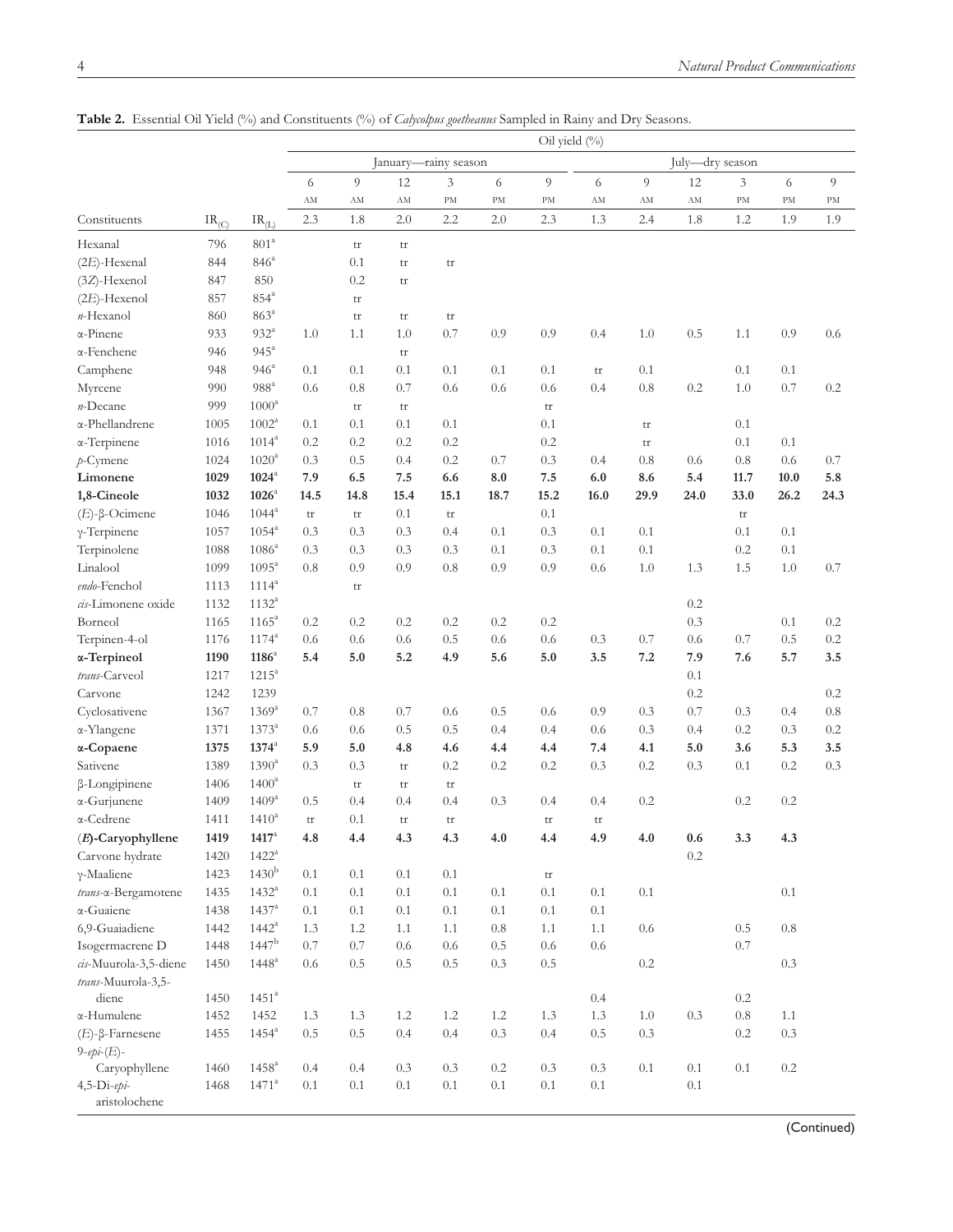## **Table 2.** Continued

| January-rainy season<br>July-dry season<br>$\overline{Q}$<br>12<br>9<br>6<br>9<br>12<br>9<br>6<br>3<br>6<br>3<br>6<br>$\mathbf{A}\mathbf{M}$<br>$\Lambda \mathrm{M}$<br>$\Lambda \mathrm{M}$<br>PM<br>$\mathrm{PM}$<br>PM<br>$\mathbf{A}\mathbf{M}$<br>$\Lambda \rm M$<br>$\mathrm{PM}$<br>PM<br>AM<br>PM<br>2.0<br>1.2<br>2.3<br>1.8<br>2.0<br>2.2<br>2.3<br>1.3<br>2.4<br>1.8<br>1.9<br>1.9<br>$IR_{(C)}$<br>$\text{IR}_{(\text{L})}$<br>trans-Cadina-1(6),4-<br>$1472^a$<br>1472<br>0.4<br>0.3<br>0.4<br>0.4<br>0.4<br>diene<br>tr<br>1475<br>$1475^{\rm a}$<br>0.9<br>$\gamma$ -Gurjunene<br>$1476^{\rm b}$<br>Selina-4,11-diene<br>1474<br>0.9<br>0.6<br>1.0<br>0.7<br>0.9<br>0.5<br>0.7<br>1.3<br>1.1<br>1.1<br>1.4<br>Amorpha-4,7(11)-<br>$1479^{\rm a}$<br>1475<br>0.7<br>0.2<br>diene<br>0.4<br>$1482^{\rm b}$<br>1478<br>0.7<br>0.7<br>0.7<br>0.4<br>0.6<br>0.6<br>0.3<br>0.2<br>0.2<br>0.4<br>0.3<br>0.3<br>0.3<br>$0.8\,$<br>1481<br>1479<br>0.3<br>0.5<br>0.2<br>0.5<br>0.6<br>0.4<br>0.7<br>0.4<br>$1489^{a}$<br>3.2<br>2.9<br>5.2<br>1485<br>3.3<br>3.1<br>3.3<br>3.1<br>3.4<br>4.9<br>2.3<br>3.4<br>4.4<br>$1496^{\rm a}$<br>0.5<br>0.5<br>1487<br>0.4<br>0.5<br>0.4<br>0.6<br>$1492^a$<br>0.2<br>1490<br>0.7<br>0.6<br>0.6<br>0.7<br>0.3<br>0.6<br>0.5<br>0.2<br>0.3<br>$1498^{\rm a}$<br>2.8<br>0.9<br>$2.0\,$<br>1494<br>2.7<br>2.6<br>2.4<br>2.2<br>2.4<br>2.1<br>1.6<br>0.2<br>2.6<br>$1493^a$<br>4(14), 5-diene<br>1497<br>1.0<br>0.9<br>0.8<br>0.9<br>0.5<br>0.8<br>0.7<br>0.4<br>$1500^a$<br>1497<br>0.4<br>0.5<br>0.6<br>0.8<br>1499<br>$1500^a$<br>1.0<br>1.0<br>0.9<br>0.8<br>0.9<br>1.3<br>0.7<br>0.5<br>0.7<br>1.1<br>$1511^a$<br>1506<br>2.2<br>1.2<br>1.8<br>2.3<br>2.7<br>$1505^a$<br>$0.7\,$<br>1507<br>1.2<br>0.9<br>1.1<br>0.3<br>2.2<br>1.0<br>0.9<br>0.9<br>1.4<br>1.1<br>0.6<br>1511 <sup>b</sup><br>0.3<br>1510<br>0.4<br>0.3<br>0.4<br>0.1<br>tr<br>$1512^b$<br>1513<br>1.4<br>1.2<br>0.9<br>0.7<br>1.1<br>1.5<br>1.4<br>1.4<br>1.4<br>1.4<br>1.6<br>$1520^{\rm a}$<br>1516<br>0.2<br>0.2<br>0.2<br>0.2<br>0.1<br>0.1<br>0.1<br>0.1<br>0.1<br>$1521^a$<br>1521<br>0.7<br>9.9<br>5.3<br>1523<br>$1522^{\circ}$<br>8.2<br>6.8<br>7.1<br>7.4<br>6.1<br>7.4<br>5.5<br>7.4<br>1525<br>$1528^{a}$<br>0.5<br>0.5<br>0.6<br>0.6<br>0.3<br>0.5<br>$1533^a$<br>diene<br>0.2<br>0.1<br>0.2<br>0.2<br>0.1<br>0.1<br>1531<br>Selina-4(15),7(11)-<br>1540 <sup>b</sup><br>diene<br>1534<br>0.1<br>0.1<br>0.1<br>0.1<br>0.1<br>0.1<br>0.1<br>$1537^{\rm a}$<br>α-Cadinene<br>1536<br>0.2<br>0.2<br>0.2<br>0.2<br>0.2<br>0.2<br>0.2<br>0.1<br>0.1<br>0.1<br>0.9<br>0.9<br>α-Calacorene<br>1541<br>$1544^a$<br>1.9<br>1.7<br>1.8<br>1.9<br>1.7<br>2.0<br>1.7<br>1.2<br>β-Calacorene<br>1564<br>$1561^a$<br>0.4<br>$1567^{\rm a}$<br>0.2<br>Palustrol<br>1566<br>0.2<br>0.2<br>0.1<br>0.2<br>0.1<br>Caryolan-8-ol<br>1571<br>$1576^{\circ}$<br>0.1<br>0.8<br>1.0<br>Caryophyllenyl<br>$1582^{\rm a}$<br>$1.0\,$<br>0.9<br>$1.0\,$<br>1.4<br>0.7<br>2.5<br>alcohol<br>1568<br>0.9<br>1.1<br>1.1<br>$1.0\,$<br>$1582^{a}$<br>0.5<br>0.4<br>0.4<br>$0.8\,$<br>0.5<br>0.6<br>0.4<br>6.4<br>0.3<br>9.5<br>Caryophyllene oxide<br>1582<br>0.4<br>$1590^a$<br>Globulol<br>1586<br>0.5<br>$0.5\,$<br>0.6<br>0.3<br>0.3<br>$0.8\,$<br>0.3<br>0.3<br>0.5<br>0.6<br>0.6<br>Guaiol<br>1590<br>$1600^a$<br>0.7<br>Viridiflorol<br>0.3<br>1591<br>$1592^{\mathrm{a}}$<br>0.8<br>1.0<br>1.0<br>1.0<br>1.1<br>$1.0\,$<br>0.8<br>0.8<br>0.3<br>0.7<br>1.2<br>$1592^{\mathrm{a}}$<br>$0.5\,$<br>Cubeban-11-ol<br>1595<br>$0.2\,$<br>Ledol<br>1599<br>$1602^{\rm a}$<br>0.9<br>0.9<br>$0.9\,$<br>0.7<br>1.0<br>0.9<br>Carotol<br>1601 <sup>a</sup><br>1.7<br>1.5<br>1602<br>1.4<br>1.6<br>1.6<br>1.7<br>1.9<br>$0.7\,$<br>1.5<br>$3.5\,$<br>3.3<br>1608 <sup>a</sup><br>Humulene epoxide II<br>1606<br>$0.2\,$<br>$0.1\,$<br>1.1<br>1.6<br>1609 <sup>b</sup><br>Rosifoliol<br>1606<br>0.1<br>0.1<br>0.1<br>$1613^b$<br>Copaborneol<br>1611<br>1.2<br>1.2<br>1.3<br>1.4<br>1.2<br>2.3<br>2.2<br>1.0<br>$1618^{\rm a}$<br>$0.7\,$<br>0.7<br>1,10-Di-epi-cubenol<br>1613<br>0.7<br>0.7<br>0.7<br>0.8<br>0.6<br>0.5<br>0.5<br>0.4<br>0.6<br>0.6<br>$1618^{\rm a}$<br>0.5<br>$0.5\,$<br>Junenol<br>1616<br>0.5<br>0.7<br>0.7<br>$0.8\,$<br>0.9<br>0.8<br>$0.5\,$<br>0.5<br>0.3<br>0.2<br>iso-Longifolol acetate<br>1620 <sup>a</sup><br>1620<br>0.2<br>1-epi-Cubenol<br>1626<br>$1627^{\rm a}$<br>0.9<br>1.0<br>1.1<br>$1.1\,$<br>$0.8\,$<br>$0.7\,$<br>0.8<br>0.9<br>0.8<br>1.1<br>0.7<br>1.0<br>$0.9\,$<br>$0.5\,$<br>1629<br>$1630^{\rm a}$<br>0.8<br>$0.8\,$<br>$0.9\,$<br>$0.8\,$<br>0.5<br>0.4<br>0.4<br>0.6<br>0.6<br>0.5 |                    |  | Oil yield (%) |  |  |  |  |  |  |  |  |  |  |  |
|--------------------------------------------------------------------------------------------------------------------------------------------------------------------------------------------------------------------------------------------------------------------------------------------------------------------------------------------------------------------------------------------------------------------------------------------------------------------------------------------------------------------------------------------------------------------------------------------------------------------------------------------------------------------------------------------------------------------------------------------------------------------------------------------------------------------------------------------------------------------------------------------------------------------------------------------------------------------------------------------------------------------------------------------------------------------------------------------------------------------------------------------------------------------------------------------------------------------------------------------------------------------------------------------------------------------------------------------------------------------------------------------------------------------------------------------------------------------------------------------------------------------------------------------------------------------------------------------------------------------------------------------------------------------------------------------------------------------------------------------------------------------------------------------------------------------------------------------------------------------------------------------------------------------------------------------------------------------------------------------------------------------------------------------------------------------------------------------------------------------------------------------------------------------------------------------------------------------------------------------------------------------------------------------------------------------------------------------------------------------------------------------------------------------------------------------------------------------------------------------------------------------------------------------------------------------------------------------------------------------------------------------------------------------------------------------------------------------------------------------------------------------------------------------------------------------------------------------------------------------------------------------------------------------------------------------------------------------------------------------------------------------------------------------------------------------------------------------------------------------------------------------------------------------------------------------------------------------------------------------------------------------------------------------------------------------------------------------------------------------------------------------------------------------------------------------------------------------------------------------------------------------------------------------------------------------------------------------------------------------------------------------------------------------------------------------------------------------------------------------------------------------------------------------------------------------------------------------------------------------------------------------------------------------------------------------------------------------------------------------------------------------------------------------------------------------------------------------------------------------------------------------------------------------------------------------------------------------------------------------------------------------------------------------------------------------------------------------------------------------------------------------------------------------------------------------------------------------------------------------------------------------------------------------------------------------------------------------------------------------------------|--------------------|--|---------------|--|--|--|--|--|--|--|--|--|--|--|
|                                                                                                                                                                                                                                                                                                                                                                                                                                                                                                                                                                                                                                                                                                                                                                                                                                                                                                                                                                                                                                                                                                                                                                                                                                                                                                                                                                                                                                                                                                                                                                                                                                                                                                                                                                                                                                                                                                                                                                                                                                                                                                                                                                                                                                                                                                                                                                                                                                                                                                                                                                                                                                                                                                                                                                                                                                                                                                                                                                                                                                                                                                                                                                                                                                                                                                                                                                                                                                                                                                                                                                                                                                                                                                                                                                                                                                                                                                                                                                                                                                                                                                                                                                                                                                                                                                                                                                                                                                                                                                                                                                                                                                |                    |  |               |  |  |  |  |  |  |  |  |  |  |  |
|                                                                                                                                                                                                                                                                                                                                                                                                                                                                                                                                                                                                                                                                                                                                                                                                                                                                                                                                                                                                                                                                                                                                                                                                                                                                                                                                                                                                                                                                                                                                                                                                                                                                                                                                                                                                                                                                                                                                                                                                                                                                                                                                                                                                                                                                                                                                                                                                                                                                                                                                                                                                                                                                                                                                                                                                                                                                                                                                                                                                                                                                                                                                                                                                                                                                                                                                                                                                                                                                                                                                                                                                                                                                                                                                                                                                                                                                                                                                                                                                                                                                                                                                                                                                                                                                                                                                                                                                                                                                                                                                                                                                                                |                    |  |               |  |  |  |  |  |  |  |  |  |  |  |
|                                                                                                                                                                                                                                                                                                                                                                                                                                                                                                                                                                                                                                                                                                                                                                                                                                                                                                                                                                                                                                                                                                                                                                                                                                                                                                                                                                                                                                                                                                                                                                                                                                                                                                                                                                                                                                                                                                                                                                                                                                                                                                                                                                                                                                                                                                                                                                                                                                                                                                                                                                                                                                                                                                                                                                                                                                                                                                                                                                                                                                                                                                                                                                                                                                                                                                                                                                                                                                                                                                                                                                                                                                                                                                                                                                                                                                                                                                                                                                                                                                                                                                                                                                                                                                                                                                                                                                                                                                                                                                                                                                                                                                | Constituents       |  |               |  |  |  |  |  |  |  |  |  |  |  |
|                                                                                                                                                                                                                                                                                                                                                                                                                                                                                                                                                                                                                                                                                                                                                                                                                                                                                                                                                                                                                                                                                                                                                                                                                                                                                                                                                                                                                                                                                                                                                                                                                                                                                                                                                                                                                                                                                                                                                                                                                                                                                                                                                                                                                                                                                                                                                                                                                                                                                                                                                                                                                                                                                                                                                                                                                                                                                                                                                                                                                                                                                                                                                                                                                                                                                                                                                                                                                                                                                                                                                                                                                                                                                                                                                                                                                                                                                                                                                                                                                                                                                                                                                                                                                                                                                                                                                                                                                                                                                                                                                                                                                                |                    |  |               |  |  |  |  |  |  |  |  |  |  |  |
|                                                                                                                                                                                                                                                                                                                                                                                                                                                                                                                                                                                                                                                                                                                                                                                                                                                                                                                                                                                                                                                                                                                                                                                                                                                                                                                                                                                                                                                                                                                                                                                                                                                                                                                                                                                                                                                                                                                                                                                                                                                                                                                                                                                                                                                                                                                                                                                                                                                                                                                                                                                                                                                                                                                                                                                                                                                                                                                                                                                                                                                                                                                                                                                                                                                                                                                                                                                                                                                                                                                                                                                                                                                                                                                                                                                                                                                                                                                                                                                                                                                                                                                                                                                                                                                                                                                                                                                                                                                                                                                                                                                                                                |                    |  |               |  |  |  |  |  |  |  |  |  |  |  |
|                                                                                                                                                                                                                                                                                                                                                                                                                                                                                                                                                                                                                                                                                                                                                                                                                                                                                                                                                                                                                                                                                                                                                                                                                                                                                                                                                                                                                                                                                                                                                                                                                                                                                                                                                                                                                                                                                                                                                                                                                                                                                                                                                                                                                                                                                                                                                                                                                                                                                                                                                                                                                                                                                                                                                                                                                                                                                                                                                                                                                                                                                                                                                                                                                                                                                                                                                                                                                                                                                                                                                                                                                                                                                                                                                                                                                                                                                                                                                                                                                                                                                                                                                                                                                                                                                                                                                                                                                                                                                                                                                                                                                                |                    |  |               |  |  |  |  |  |  |  |  |  |  |  |
|                                                                                                                                                                                                                                                                                                                                                                                                                                                                                                                                                                                                                                                                                                                                                                                                                                                                                                                                                                                                                                                                                                                                                                                                                                                                                                                                                                                                                                                                                                                                                                                                                                                                                                                                                                                                                                                                                                                                                                                                                                                                                                                                                                                                                                                                                                                                                                                                                                                                                                                                                                                                                                                                                                                                                                                                                                                                                                                                                                                                                                                                                                                                                                                                                                                                                                                                                                                                                                                                                                                                                                                                                                                                                                                                                                                                                                                                                                                                                                                                                                                                                                                                                                                                                                                                                                                                                                                                                                                                                                                                                                                                                                |                    |  |               |  |  |  |  |  |  |  |  |  |  |  |
|                                                                                                                                                                                                                                                                                                                                                                                                                                                                                                                                                                                                                                                                                                                                                                                                                                                                                                                                                                                                                                                                                                                                                                                                                                                                                                                                                                                                                                                                                                                                                                                                                                                                                                                                                                                                                                                                                                                                                                                                                                                                                                                                                                                                                                                                                                                                                                                                                                                                                                                                                                                                                                                                                                                                                                                                                                                                                                                                                                                                                                                                                                                                                                                                                                                                                                                                                                                                                                                                                                                                                                                                                                                                                                                                                                                                                                                                                                                                                                                                                                                                                                                                                                                                                                                                                                                                                                                                                                                                                                                                                                                                                                |                    |  |               |  |  |  |  |  |  |  |  |  |  |  |
|                                                                                                                                                                                                                                                                                                                                                                                                                                                                                                                                                                                                                                                                                                                                                                                                                                                                                                                                                                                                                                                                                                                                                                                                                                                                                                                                                                                                                                                                                                                                                                                                                                                                                                                                                                                                                                                                                                                                                                                                                                                                                                                                                                                                                                                                                                                                                                                                                                                                                                                                                                                                                                                                                                                                                                                                                                                                                                                                                                                                                                                                                                                                                                                                                                                                                                                                                                                                                                                                                                                                                                                                                                                                                                                                                                                                                                                                                                                                                                                                                                                                                                                                                                                                                                                                                                                                                                                                                                                                                                                                                                                                                                |                    |  |               |  |  |  |  |  |  |  |  |  |  |  |
|                                                                                                                                                                                                                                                                                                                                                                                                                                                                                                                                                                                                                                                                                                                                                                                                                                                                                                                                                                                                                                                                                                                                                                                                                                                                                                                                                                                                                                                                                                                                                                                                                                                                                                                                                                                                                                                                                                                                                                                                                                                                                                                                                                                                                                                                                                                                                                                                                                                                                                                                                                                                                                                                                                                                                                                                                                                                                                                                                                                                                                                                                                                                                                                                                                                                                                                                                                                                                                                                                                                                                                                                                                                                                                                                                                                                                                                                                                                                                                                                                                                                                                                                                                                                                                                                                                                                                                                                                                                                                                                                                                                                                                | α-Amorphene        |  |               |  |  |  |  |  |  |  |  |  |  |  |
|                                                                                                                                                                                                                                                                                                                                                                                                                                                                                                                                                                                                                                                                                                                                                                                                                                                                                                                                                                                                                                                                                                                                                                                                                                                                                                                                                                                                                                                                                                                                                                                                                                                                                                                                                                                                                                                                                                                                                                                                                                                                                                                                                                                                                                                                                                                                                                                                                                                                                                                                                                                                                                                                                                                                                                                                                                                                                                                                                                                                                                                                                                                                                                                                                                                                                                                                                                                                                                                                                                                                                                                                                                                                                                                                                                                                                                                                                                                                                                                                                                                                                                                                                                                                                                                                                                                                                                                                                                                                                                                                                                                                                                | α-Curcumene        |  |               |  |  |  |  |  |  |  |  |  |  |  |
|                                                                                                                                                                                                                                                                                                                                                                                                                                                                                                                                                                                                                                                                                                                                                                                                                                                                                                                                                                                                                                                                                                                                                                                                                                                                                                                                                                                                                                                                                                                                                                                                                                                                                                                                                                                                                                                                                                                                                                                                                                                                                                                                                                                                                                                                                                                                                                                                                                                                                                                                                                                                                                                                                                                                                                                                                                                                                                                                                                                                                                                                                                                                                                                                                                                                                                                                                                                                                                                                                                                                                                                                                                                                                                                                                                                                                                                                                                                                                                                                                                                                                                                                                                                                                                                                                                                                                                                                                                                                                                                                                                                                                                | β-Selinene         |  |               |  |  |  |  |  |  |  |  |  |  |  |
|                                                                                                                                                                                                                                                                                                                                                                                                                                                                                                                                                                                                                                                                                                                                                                                                                                                                                                                                                                                                                                                                                                                                                                                                                                                                                                                                                                                                                                                                                                                                                                                                                                                                                                                                                                                                                                                                                                                                                                                                                                                                                                                                                                                                                                                                                                                                                                                                                                                                                                                                                                                                                                                                                                                                                                                                                                                                                                                                                                                                                                                                                                                                                                                                                                                                                                                                                                                                                                                                                                                                                                                                                                                                                                                                                                                                                                                                                                                                                                                                                                                                                                                                                                                                                                                                                                                                                                                                                                                                                                                                                                                                                                | Viridiflorene      |  |               |  |  |  |  |  |  |  |  |  |  |  |
|                                                                                                                                                                                                                                                                                                                                                                                                                                                                                                                                                                                                                                                                                                                                                                                                                                                                                                                                                                                                                                                                                                                                                                                                                                                                                                                                                                                                                                                                                                                                                                                                                                                                                                                                                                                                                                                                                                                                                                                                                                                                                                                                                                                                                                                                                                                                                                                                                                                                                                                                                                                                                                                                                                                                                                                                                                                                                                                                                                                                                                                                                                                                                                                                                                                                                                                                                                                                                                                                                                                                                                                                                                                                                                                                                                                                                                                                                                                                                                                                                                                                                                                                                                                                                                                                                                                                                                                                                                                                                                                                                                                                                                | δ-Selinene         |  |               |  |  |  |  |  |  |  |  |  |  |  |
|                                                                                                                                                                                                                                                                                                                                                                                                                                                                                                                                                                                                                                                                                                                                                                                                                                                                                                                                                                                                                                                                                                                                                                                                                                                                                                                                                                                                                                                                                                                                                                                                                                                                                                                                                                                                                                                                                                                                                                                                                                                                                                                                                                                                                                                                                                                                                                                                                                                                                                                                                                                                                                                                                                                                                                                                                                                                                                                                                                                                                                                                                                                                                                                                                                                                                                                                                                                                                                                                                                                                                                                                                                                                                                                                                                                                                                                                                                                                                                                                                                                                                                                                                                                                                                                                                                                                                                                                                                                                                                                                                                                                                                | α-Selinene         |  |               |  |  |  |  |  |  |  |  |  |  |  |
|                                                                                                                                                                                                                                                                                                                                                                                                                                                                                                                                                                                                                                                                                                                                                                                                                                                                                                                                                                                                                                                                                                                                                                                                                                                                                                                                                                                                                                                                                                                                                                                                                                                                                                                                                                                                                                                                                                                                                                                                                                                                                                                                                                                                                                                                                                                                                                                                                                                                                                                                                                                                                                                                                                                                                                                                                                                                                                                                                                                                                                                                                                                                                                                                                                                                                                                                                                                                                                                                                                                                                                                                                                                                                                                                                                                                                                                                                                                                                                                                                                                                                                                                                                                                                                                                                                                                                                                                                                                                                                                                                                                                                                | trans-Muurola-     |  |               |  |  |  |  |  |  |  |  |  |  |  |
|                                                                                                                                                                                                                                                                                                                                                                                                                                                                                                                                                                                                                                                                                                                                                                                                                                                                                                                                                                                                                                                                                                                                                                                                                                                                                                                                                                                                                                                                                                                                                                                                                                                                                                                                                                                                                                                                                                                                                                                                                                                                                                                                                                                                                                                                                                                                                                                                                                                                                                                                                                                                                                                                                                                                                                                                                                                                                                                                                                                                                                                                                                                                                                                                                                                                                                                                                                                                                                                                                                                                                                                                                                                                                                                                                                                                                                                                                                                                                                                                                                                                                                                                                                                                                                                                                                                                                                                                                                                                                                                                                                                                                                |                    |  |               |  |  |  |  |  |  |  |  |  |  |  |
|                                                                                                                                                                                                                                                                                                                                                                                                                                                                                                                                                                                                                                                                                                                                                                                                                                                                                                                                                                                                                                                                                                                                                                                                                                                                                                                                                                                                                                                                                                                                                                                                                                                                                                                                                                                                                                                                                                                                                                                                                                                                                                                                                                                                                                                                                                                                                                                                                                                                                                                                                                                                                                                                                                                                                                                                                                                                                                                                                                                                                                                                                                                                                                                                                                                                                                                                                                                                                                                                                                                                                                                                                                                                                                                                                                                                                                                                                                                                                                                                                                                                                                                                                                                                                                                                                                                                                                                                                                                                                                                                                                                                                                | epi-Zonarene       |  |               |  |  |  |  |  |  |  |  |  |  |  |
|                                                                                                                                                                                                                                                                                                                                                                                                                                                                                                                                                                                                                                                                                                                                                                                                                                                                                                                                                                                                                                                                                                                                                                                                                                                                                                                                                                                                                                                                                                                                                                                                                                                                                                                                                                                                                                                                                                                                                                                                                                                                                                                                                                                                                                                                                                                                                                                                                                                                                                                                                                                                                                                                                                                                                                                                                                                                                                                                                                                                                                                                                                                                                                                                                                                                                                                                                                                                                                                                                                                                                                                                                                                                                                                                                                                                                                                                                                                                                                                                                                                                                                                                                                                                                                                                                                                                                                                                                                                                                                                                                                                                                                | α-Muurolene        |  |               |  |  |  |  |  |  |  |  |  |  |  |
|                                                                                                                                                                                                                                                                                                                                                                                                                                                                                                                                                                                                                                                                                                                                                                                                                                                                                                                                                                                                                                                                                                                                                                                                                                                                                                                                                                                                                                                                                                                                                                                                                                                                                                                                                                                                                                                                                                                                                                                                                                                                                                                                                                                                                                                                                                                                                                                                                                                                                                                                                                                                                                                                                                                                                                                                                                                                                                                                                                                                                                                                                                                                                                                                                                                                                                                                                                                                                                                                                                                                                                                                                                                                                                                                                                                                                                                                                                                                                                                                                                                                                                                                                                                                                                                                                                                                                                                                                                                                                                                                                                                                                                | δ-Amorphene        |  |               |  |  |  |  |  |  |  |  |  |  |  |
|                                                                                                                                                                                                                                                                                                                                                                                                                                                                                                                                                                                                                                                                                                                                                                                                                                                                                                                                                                                                                                                                                                                                                                                                                                                                                                                                                                                                                                                                                                                                                                                                                                                                                                                                                                                                                                                                                                                                                                                                                                                                                                                                                                                                                                                                                                                                                                                                                                                                                                                                                                                                                                                                                                                                                                                                                                                                                                                                                                                                                                                                                                                                                                                                                                                                                                                                                                                                                                                                                                                                                                                                                                                                                                                                                                                                                                                                                                                                                                                                                                                                                                                                                                                                                                                                                                                                                                                                                                                                                                                                                                                                                                | β-Bisabolene       |  |               |  |  |  |  |  |  |  |  |  |  |  |
|                                                                                                                                                                                                                                                                                                                                                                                                                                                                                                                                                                                                                                                                                                                                                                                                                                                                                                                                                                                                                                                                                                                                                                                                                                                                                                                                                                                                                                                                                                                                                                                                                                                                                                                                                                                                                                                                                                                                                                                                                                                                                                                                                                                                                                                                                                                                                                                                                                                                                                                                                                                                                                                                                                                                                                                                                                                                                                                                                                                                                                                                                                                                                                                                                                                                                                                                                                                                                                                                                                                                                                                                                                                                                                                                                                                                                                                                                                                                                                                                                                                                                                                                                                                                                                                                                                                                                                                                                                                                                                                                                                                                                                | β-Curcumene        |  |               |  |  |  |  |  |  |  |  |  |  |  |
|                                                                                                                                                                                                                                                                                                                                                                                                                                                                                                                                                                                                                                                                                                                                                                                                                                                                                                                                                                                                                                                                                                                                                                                                                                                                                                                                                                                                                                                                                                                                                                                                                                                                                                                                                                                                                                                                                                                                                                                                                                                                                                                                                                                                                                                                                                                                                                                                                                                                                                                                                                                                                                                                                                                                                                                                                                                                                                                                                                                                                                                                                                                                                                                                                                                                                                                                                                                                                                                                                                                                                                                                                                                                                                                                                                                                                                                                                                                                                                                                                                                                                                                                                                                                                                                                                                                                                                                                                                                                                                                                                                                                                                | $\gamma$ -Cadinene |  |               |  |  |  |  |  |  |  |  |  |  |  |
|                                                                                                                                                                                                                                                                                                                                                                                                                                                                                                                                                                                                                                                                                                                                                                                                                                                                                                                                                                                                                                                                                                                                                                                                                                                                                                                                                                                                                                                                                                                                                                                                                                                                                                                                                                                                                                                                                                                                                                                                                                                                                                                                                                                                                                                                                                                                                                                                                                                                                                                                                                                                                                                                                                                                                                                                                                                                                                                                                                                                                                                                                                                                                                                                                                                                                                                                                                                                                                                                                                                                                                                                                                                                                                                                                                                                                                                                                                                                                                                                                                                                                                                                                                                                                                                                                                                                                                                                                                                                                                                                                                                                                                | 7-epi-∝-Selinene   |  |               |  |  |  |  |  |  |  |  |  |  |  |
|                                                                                                                                                                                                                                                                                                                                                                                                                                                                                                                                                                                                                                                                                                                                                                                                                                                                                                                                                                                                                                                                                                                                                                                                                                                                                                                                                                                                                                                                                                                                                                                                                                                                                                                                                                                                                                                                                                                                                                                                                                                                                                                                                                                                                                                                                                                                                                                                                                                                                                                                                                                                                                                                                                                                                                                                                                                                                                                                                                                                                                                                                                                                                                                                                                                                                                                                                                                                                                                                                                                                                                                                                                                                                                                                                                                                                                                                                                                                                                                                                                                                                                                                                                                                                                                                                                                                                                                                                                                                                                                                                                                                                                | trans-Calamenene   |  |               |  |  |  |  |  |  |  |  |  |  |  |
|                                                                                                                                                                                                                                                                                                                                                                                                                                                                                                                                                                                                                                                                                                                                                                                                                                                                                                                                                                                                                                                                                                                                                                                                                                                                                                                                                                                                                                                                                                                                                                                                                                                                                                                                                                                                                                                                                                                                                                                                                                                                                                                                                                                                                                                                                                                                                                                                                                                                                                                                                                                                                                                                                                                                                                                                                                                                                                                                                                                                                                                                                                                                                                                                                                                                                                                                                                                                                                                                                                                                                                                                                                                                                                                                                                                                                                                                                                                                                                                                                                                                                                                                                                                                                                                                                                                                                                                                                                                                                                                                                                                                                                | δ-Cadinene         |  |               |  |  |  |  |  |  |  |  |  |  |  |
|                                                                                                                                                                                                                                                                                                                                                                                                                                                                                                                                                                                                                                                                                                                                                                                                                                                                                                                                                                                                                                                                                                                                                                                                                                                                                                                                                                                                                                                                                                                                                                                                                                                                                                                                                                                                                                                                                                                                                                                                                                                                                                                                                                                                                                                                                                                                                                                                                                                                                                                                                                                                                                                                                                                                                                                                                                                                                                                                                                                                                                                                                                                                                                                                                                                                                                                                                                                                                                                                                                                                                                                                                                                                                                                                                                                                                                                                                                                                                                                                                                                                                                                                                                                                                                                                                                                                                                                                                                                                                                                                                                                                                                | Zonarene           |  |               |  |  |  |  |  |  |  |  |  |  |  |
|                                                                                                                                                                                                                                                                                                                                                                                                                                                                                                                                                                                                                                                                                                                                                                                                                                                                                                                                                                                                                                                                                                                                                                                                                                                                                                                                                                                                                                                                                                                                                                                                                                                                                                                                                                                                                                                                                                                                                                                                                                                                                                                                                                                                                                                                                                                                                                                                                                                                                                                                                                                                                                                                                                                                                                                                                                                                                                                                                                                                                                                                                                                                                                                                                                                                                                                                                                                                                                                                                                                                                                                                                                                                                                                                                                                                                                                                                                                                                                                                                                                                                                                                                                                                                                                                                                                                                                                                                                                                                                                                                                                                                                | trans-Cadina-1,4-  |  |               |  |  |  |  |  |  |  |  |  |  |  |
|                                                                                                                                                                                                                                                                                                                                                                                                                                                                                                                                                                                                                                                                                                                                                                                                                                                                                                                                                                                                                                                                                                                                                                                                                                                                                                                                                                                                                                                                                                                                                                                                                                                                                                                                                                                                                                                                                                                                                                                                                                                                                                                                                                                                                                                                                                                                                                                                                                                                                                                                                                                                                                                                                                                                                                                                                                                                                                                                                                                                                                                                                                                                                                                                                                                                                                                                                                                                                                                                                                                                                                                                                                                                                                                                                                                                                                                                                                                                                                                                                                                                                                                                                                                                                                                                                                                                                                                                                                                                                                                                                                                                                                |                    |  |               |  |  |  |  |  |  |  |  |  |  |  |
|                                                                                                                                                                                                                                                                                                                                                                                                                                                                                                                                                                                                                                                                                                                                                                                                                                                                                                                                                                                                                                                                                                                                                                                                                                                                                                                                                                                                                                                                                                                                                                                                                                                                                                                                                                                                                                                                                                                                                                                                                                                                                                                                                                                                                                                                                                                                                                                                                                                                                                                                                                                                                                                                                                                                                                                                                                                                                                                                                                                                                                                                                                                                                                                                                                                                                                                                                                                                                                                                                                                                                                                                                                                                                                                                                                                                                                                                                                                                                                                                                                                                                                                                                                                                                                                                                                                                                                                                                                                                                                                                                                                                                                |                    |  |               |  |  |  |  |  |  |  |  |  |  |  |
|                                                                                                                                                                                                                                                                                                                                                                                                                                                                                                                                                                                                                                                                                                                                                                                                                                                                                                                                                                                                                                                                                                                                                                                                                                                                                                                                                                                                                                                                                                                                                                                                                                                                                                                                                                                                                                                                                                                                                                                                                                                                                                                                                                                                                                                                                                                                                                                                                                                                                                                                                                                                                                                                                                                                                                                                                                                                                                                                                                                                                                                                                                                                                                                                                                                                                                                                                                                                                                                                                                                                                                                                                                                                                                                                                                                                                                                                                                                                                                                                                                                                                                                                                                                                                                                                                                                                                                                                                                                                                                                                                                                                                                |                    |  |               |  |  |  |  |  |  |  |  |  |  |  |
|                                                                                                                                                                                                                                                                                                                                                                                                                                                                                                                                                                                                                                                                                                                                                                                                                                                                                                                                                                                                                                                                                                                                                                                                                                                                                                                                                                                                                                                                                                                                                                                                                                                                                                                                                                                                                                                                                                                                                                                                                                                                                                                                                                                                                                                                                                                                                                                                                                                                                                                                                                                                                                                                                                                                                                                                                                                                                                                                                                                                                                                                                                                                                                                                                                                                                                                                                                                                                                                                                                                                                                                                                                                                                                                                                                                                                                                                                                                                                                                                                                                                                                                                                                                                                                                                                                                                                                                                                                                                                                                                                                                                                                |                    |  |               |  |  |  |  |  |  |  |  |  |  |  |
|                                                                                                                                                                                                                                                                                                                                                                                                                                                                                                                                                                                                                                                                                                                                                                                                                                                                                                                                                                                                                                                                                                                                                                                                                                                                                                                                                                                                                                                                                                                                                                                                                                                                                                                                                                                                                                                                                                                                                                                                                                                                                                                                                                                                                                                                                                                                                                                                                                                                                                                                                                                                                                                                                                                                                                                                                                                                                                                                                                                                                                                                                                                                                                                                                                                                                                                                                                                                                                                                                                                                                                                                                                                                                                                                                                                                                                                                                                                                                                                                                                                                                                                                                                                                                                                                                                                                                                                                                                                                                                                                                                                                                                |                    |  |               |  |  |  |  |  |  |  |  |  |  |  |
|                                                                                                                                                                                                                                                                                                                                                                                                                                                                                                                                                                                                                                                                                                                                                                                                                                                                                                                                                                                                                                                                                                                                                                                                                                                                                                                                                                                                                                                                                                                                                                                                                                                                                                                                                                                                                                                                                                                                                                                                                                                                                                                                                                                                                                                                                                                                                                                                                                                                                                                                                                                                                                                                                                                                                                                                                                                                                                                                                                                                                                                                                                                                                                                                                                                                                                                                                                                                                                                                                                                                                                                                                                                                                                                                                                                                                                                                                                                                                                                                                                                                                                                                                                                                                                                                                                                                                                                                                                                                                                                                                                                                                                |                    |  |               |  |  |  |  |  |  |  |  |  |  |  |
|                                                                                                                                                                                                                                                                                                                                                                                                                                                                                                                                                                                                                                                                                                                                                                                                                                                                                                                                                                                                                                                                                                                                                                                                                                                                                                                                                                                                                                                                                                                                                                                                                                                                                                                                                                                                                                                                                                                                                                                                                                                                                                                                                                                                                                                                                                                                                                                                                                                                                                                                                                                                                                                                                                                                                                                                                                                                                                                                                                                                                                                                                                                                                                                                                                                                                                                                                                                                                                                                                                                                                                                                                                                                                                                                                                                                                                                                                                                                                                                                                                                                                                                                                                                                                                                                                                                                                                                                                                                                                                                                                                                                                                |                    |  |               |  |  |  |  |  |  |  |  |  |  |  |
|                                                                                                                                                                                                                                                                                                                                                                                                                                                                                                                                                                                                                                                                                                                                                                                                                                                                                                                                                                                                                                                                                                                                                                                                                                                                                                                                                                                                                                                                                                                                                                                                                                                                                                                                                                                                                                                                                                                                                                                                                                                                                                                                                                                                                                                                                                                                                                                                                                                                                                                                                                                                                                                                                                                                                                                                                                                                                                                                                                                                                                                                                                                                                                                                                                                                                                                                                                                                                                                                                                                                                                                                                                                                                                                                                                                                                                                                                                                                                                                                                                                                                                                                                                                                                                                                                                                                                                                                                                                                                                                                                                                                                                |                    |  |               |  |  |  |  |  |  |  |  |  |  |  |
|                                                                                                                                                                                                                                                                                                                                                                                                                                                                                                                                                                                                                                                                                                                                                                                                                                                                                                                                                                                                                                                                                                                                                                                                                                                                                                                                                                                                                                                                                                                                                                                                                                                                                                                                                                                                                                                                                                                                                                                                                                                                                                                                                                                                                                                                                                                                                                                                                                                                                                                                                                                                                                                                                                                                                                                                                                                                                                                                                                                                                                                                                                                                                                                                                                                                                                                                                                                                                                                                                                                                                                                                                                                                                                                                                                                                                                                                                                                                                                                                                                                                                                                                                                                                                                                                                                                                                                                                                                                                                                                                                                                                                                |                    |  |               |  |  |  |  |  |  |  |  |  |  |  |
|                                                                                                                                                                                                                                                                                                                                                                                                                                                                                                                                                                                                                                                                                                                                                                                                                                                                                                                                                                                                                                                                                                                                                                                                                                                                                                                                                                                                                                                                                                                                                                                                                                                                                                                                                                                                                                                                                                                                                                                                                                                                                                                                                                                                                                                                                                                                                                                                                                                                                                                                                                                                                                                                                                                                                                                                                                                                                                                                                                                                                                                                                                                                                                                                                                                                                                                                                                                                                                                                                                                                                                                                                                                                                                                                                                                                                                                                                                                                                                                                                                                                                                                                                                                                                                                                                                                                                                                                                                                                                                                                                                                                                                |                    |  |               |  |  |  |  |  |  |  |  |  |  |  |
|                                                                                                                                                                                                                                                                                                                                                                                                                                                                                                                                                                                                                                                                                                                                                                                                                                                                                                                                                                                                                                                                                                                                                                                                                                                                                                                                                                                                                                                                                                                                                                                                                                                                                                                                                                                                                                                                                                                                                                                                                                                                                                                                                                                                                                                                                                                                                                                                                                                                                                                                                                                                                                                                                                                                                                                                                                                                                                                                                                                                                                                                                                                                                                                                                                                                                                                                                                                                                                                                                                                                                                                                                                                                                                                                                                                                                                                                                                                                                                                                                                                                                                                                                                                                                                                                                                                                                                                                                                                                                                                                                                                                                                |                    |  |               |  |  |  |  |  |  |  |  |  |  |  |
|                                                                                                                                                                                                                                                                                                                                                                                                                                                                                                                                                                                                                                                                                                                                                                                                                                                                                                                                                                                                                                                                                                                                                                                                                                                                                                                                                                                                                                                                                                                                                                                                                                                                                                                                                                                                                                                                                                                                                                                                                                                                                                                                                                                                                                                                                                                                                                                                                                                                                                                                                                                                                                                                                                                                                                                                                                                                                                                                                                                                                                                                                                                                                                                                                                                                                                                                                                                                                                                                                                                                                                                                                                                                                                                                                                                                                                                                                                                                                                                                                                                                                                                                                                                                                                                                                                                                                                                                                                                                                                                                                                                                                                |                    |  |               |  |  |  |  |  |  |  |  |  |  |  |
|                                                                                                                                                                                                                                                                                                                                                                                                                                                                                                                                                                                                                                                                                                                                                                                                                                                                                                                                                                                                                                                                                                                                                                                                                                                                                                                                                                                                                                                                                                                                                                                                                                                                                                                                                                                                                                                                                                                                                                                                                                                                                                                                                                                                                                                                                                                                                                                                                                                                                                                                                                                                                                                                                                                                                                                                                                                                                                                                                                                                                                                                                                                                                                                                                                                                                                                                                                                                                                                                                                                                                                                                                                                                                                                                                                                                                                                                                                                                                                                                                                                                                                                                                                                                                                                                                                                                                                                                                                                                                                                                                                                                                                |                    |  |               |  |  |  |  |  |  |  |  |  |  |  |
|                                                                                                                                                                                                                                                                                                                                                                                                                                                                                                                                                                                                                                                                                                                                                                                                                                                                                                                                                                                                                                                                                                                                                                                                                                                                                                                                                                                                                                                                                                                                                                                                                                                                                                                                                                                                                                                                                                                                                                                                                                                                                                                                                                                                                                                                                                                                                                                                                                                                                                                                                                                                                                                                                                                                                                                                                                                                                                                                                                                                                                                                                                                                                                                                                                                                                                                                                                                                                                                                                                                                                                                                                                                                                                                                                                                                                                                                                                                                                                                                                                                                                                                                                                                                                                                                                                                                                                                                                                                                                                                                                                                                                                |                    |  |               |  |  |  |  |  |  |  |  |  |  |  |
|                                                                                                                                                                                                                                                                                                                                                                                                                                                                                                                                                                                                                                                                                                                                                                                                                                                                                                                                                                                                                                                                                                                                                                                                                                                                                                                                                                                                                                                                                                                                                                                                                                                                                                                                                                                                                                                                                                                                                                                                                                                                                                                                                                                                                                                                                                                                                                                                                                                                                                                                                                                                                                                                                                                                                                                                                                                                                                                                                                                                                                                                                                                                                                                                                                                                                                                                                                                                                                                                                                                                                                                                                                                                                                                                                                                                                                                                                                                                                                                                                                                                                                                                                                                                                                                                                                                                                                                                                                                                                                                                                                                                                                |                    |  |               |  |  |  |  |  |  |  |  |  |  |  |
|                                                                                                                                                                                                                                                                                                                                                                                                                                                                                                                                                                                                                                                                                                                                                                                                                                                                                                                                                                                                                                                                                                                                                                                                                                                                                                                                                                                                                                                                                                                                                                                                                                                                                                                                                                                                                                                                                                                                                                                                                                                                                                                                                                                                                                                                                                                                                                                                                                                                                                                                                                                                                                                                                                                                                                                                                                                                                                                                                                                                                                                                                                                                                                                                                                                                                                                                                                                                                                                                                                                                                                                                                                                                                                                                                                                                                                                                                                                                                                                                                                                                                                                                                                                                                                                                                                                                                                                                                                                                                                                                                                                                                                |                    |  |               |  |  |  |  |  |  |  |  |  |  |  |
|                                                                                                                                                                                                                                                                                                                                                                                                                                                                                                                                                                                                                                                                                                                                                                                                                                                                                                                                                                                                                                                                                                                                                                                                                                                                                                                                                                                                                                                                                                                                                                                                                                                                                                                                                                                                                                                                                                                                                                                                                                                                                                                                                                                                                                                                                                                                                                                                                                                                                                                                                                                                                                                                                                                                                                                                                                                                                                                                                                                                                                                                                                                                                                                                                                                                                                                                                                                                                                                                                                                                                                                                                                                                                                                                                                                                                                                                                                                                                                                                                                                                                                                                                                                                                                                                                                                                                                                                                                                                                                                                                                                                                                |                    |  |               |  |  |  |  |  |  |  |  |  |  |  |
|                                                                                                                                                                                                                                                                                                                                                                                                                                                                                                                                                                                                                                                                                                                                                                                                                                                                                                                                                                                                                                                                                                                                                                                                                                                                                                                                                                                                                                                                                                                                                                                                                                                                                                                                                                                                                                                                                                                                                                                                                                                                                                                                                                                                                                                                                                                                                                                                                                                                                                                                                                                                                                                                                                                                                                                                                                                                                                                                                                                                                                                                                                                                                                                                                                                                                                                                                                                                                                                                                                                                                                                                                                                                                                                                                                                                                                                                                                                                                                                                                                                                                                                                                                                                                                                                                                                                                                                                                                                                                                                                                                                                                                |                    |  |               |  |  |  |  |  |  |  |  |  |  |  |
|                                                                                                                                                                                                                                                                                                                                                                                                                                                                                                                                                                                                                                                                                                                                                                                                                                                                                                                                                                                                                                                                                                                                                                                                                                                                                                                                                                                                                                                                                                                                                                                                                                                                                                                                                                                                                                                                                                                                                                                                                                                                                                                                                                                                                                                                                                                                                                                                                                                                                                                                                                                                                                                                                                                                                                                                                                                                                                                                                                                                                                                                                                                                                                                                                                                                                                                                                                                                                                                                                                                                                                                                                                                                                                                                                                                                                                                                                                                                                                                                                                                                                                                                                                                                                                                                                                                                                                                                                                                                                                                                                                                                                                |                    |  |               |  |  |  |  |  |  |  |  |  |  |  |
|                                                                                                                                                                                                                                                                                                                                                                                                                                                                                                                                                                                                                                                                                                                                                                                                                                                                                                                                                                                                                                                                                                                                                                                                                                                                                                                                                                                                                                                                                                                                                                                                                                                                                                                                                                                                                                                                                                                                                                                                                                                                                                                                                                                                                                                                                                                                                                                                                                                                                                                                                                                                                                                                                                                                                                                                                                                                                                                                                                                                                                                                                                                                                                                                                                                                                                                                                                                                                                                                                                                                                                                                                                                                                                                                                                                                                                                                                                                                                                                                                                                                                                                                                                                                                                                                                                                                                                                                                                                                                                                                                                                                                                |                    |  |               |  |  |  |  |  |  |  |  |  |  |  |
|                                                                                                                                                                                                                                                                                                                                                                                                                                                                                                                                                                                                                                                                                                                                                                                                                                                                                                                                                                                                                                                                                                                                                                                                                                                                                                                                                                                                                                                                                                                                                                                                                                                                                                                                                                                                                                                                                                                                                                                                                                                                                                                                                                                                                                                                                                                                                                                                                                                                                                                                                                                                                                                                                                                                                                                                                                                                                                                                                                                                                                                                                                                                                                                                                                                                                                                                                                                                                                                                                                                                                                                                                                                                                                                                                                                                                                                                                                                                                                                                                                                                                                                                                                                                                                                                                                                                                                                                                                                                                                                                                                                                                                |                    |  |               |  |  |  |  |  |  |  |  |  |  |  |
|                                                                                                                                                                                                                                                                                                                                                                                                                                                                                                                                                                                                                                                                                                                                                                                                                                                                                                                                                                                                                                                                                                                                                                                                                                                                                                                                                                                                                                                                                                                                                                                                                                                                                                                                                                                                                                                                                                                                                                                                                                                                                                                                                                                                                                                                                                                                                                                                                                                                                                                                                                                                                                                                                                                                                                                                                                                                                                                                                                                                                                                                                                                                                                                                                                                                                                                                                                                                                                                                                                                                                                                                                                                                                                                                                                                                                                                                                                                                                                                                                                                                                                                                                                                                                                                                                                                                                                                                                                                                                                                                                                                                                                |                    |  |               |  |  |  |  |  |  |  |  |  |  |  |
|                                                                                                                                                                                                                                                                                                                                                                                                                                                                                                                                                                                                                                                                                                                                                                                                                                                                                                                                                                                                                                                                                                                                                                                                                                                                                                                                                                                                                                                                                                                                                                                                                                                                                                                                                                                                                                                                                                                                                                                                                                                                                                                                                                                                                                                                                                                                                                                                                                                                                                                                                                                                                                                                                                                                                                                                                                                                                                                                                                                                                                                                                                                                                                                                                                                                                                                                                                                                                                                                                                                                                                                                                                                                                                                                                                                                                                                                                                                                                                                                                                                                                                                                                                                                                                                                                                                                                                                                                                                                                                                                                                                                                                |                    |  |               |  |  |  |  |  |  |  |  |  |  |  |
|                                                                                                                                                                                                                                                                                                                                                                                                                                                                                                                                                                                                                                                                                                                                                                                                                                                                                                                                                                                                                                                                                                                                                                                                                                                                                                                                                                                                                                                                                                                                                                                                                                                                                                                                                                                                                                                                                                                                                                                                                                                                                                                                                                                                                                                                                                                                                                                                                                                                                                                                                                                                                                                                                                                                                                                                                                                                                                                                                                                                                                                                                                                                                                                                                                                                                                                                                                                                                                                                                                                                                                                                                                                                                                                                                                                                                                                                                                                                                                                                                                                                                                                                                                                                                                                                                                                                                                                                                                                                                                                                                                                                                                | $\gamma$ -Eudesmol |  |               |  |  |  |  |  |  |  |  |  |  |  |

(Continued)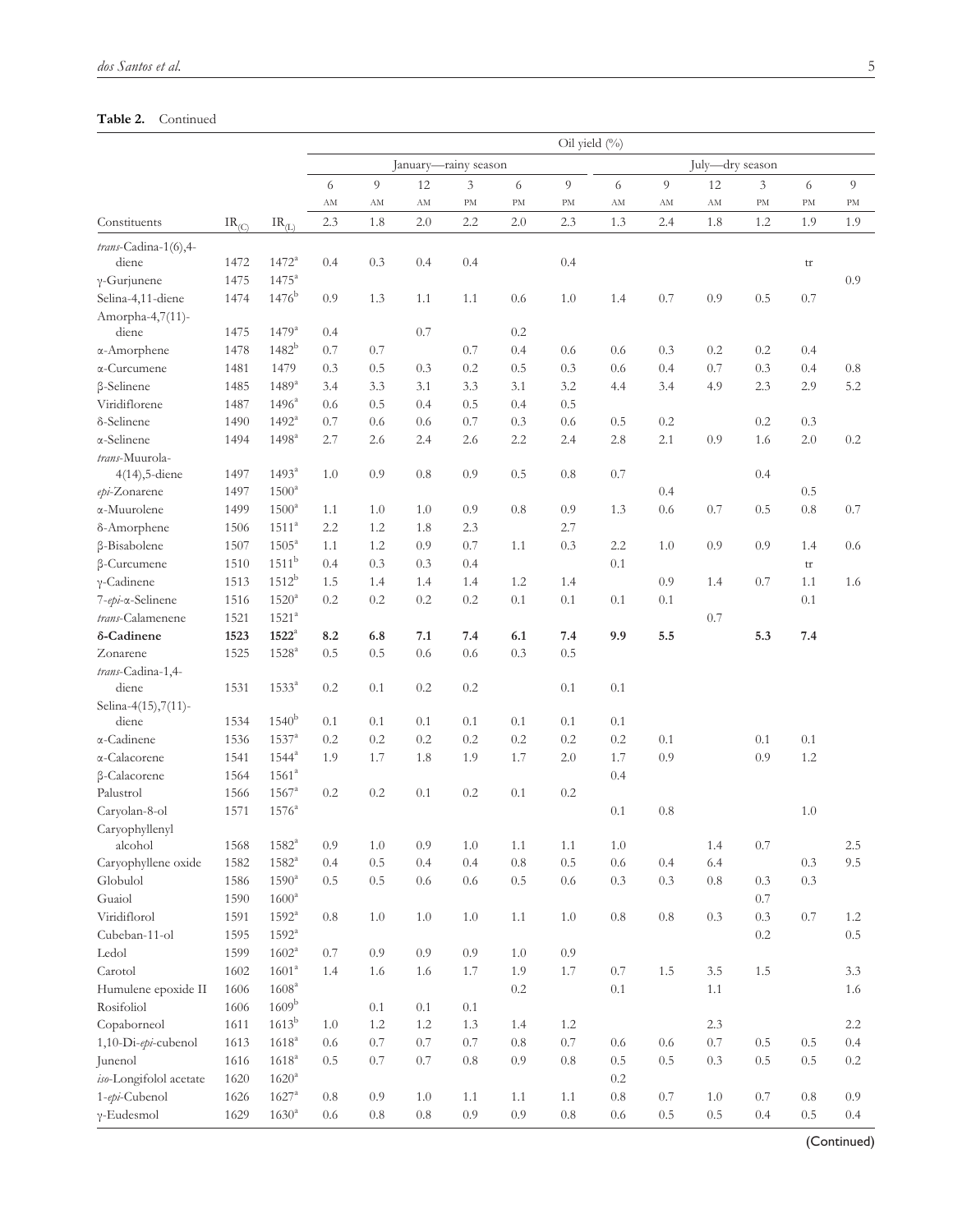### **Table 2.** Continued

|                             |            |                               |      |                                         |      |      |               | Oil yield (%) |      |      |      |      |      |      |  |
|-----------------------------|------------|-------------------------------|------|-----------------------------------------|------|------|---------------|---------------|------|------|------|------|------|------|--|
|                             |            |                               |      | January-rainy season<br>July-dry season |      |      |               |               |      |      |      |      |      |      |  |
|                             |            |                               | 6    | 9                                       | 12   | 3    | 6             | 9             | 6    | 9    | 12   | 3    | 6    | 9    |  |
|                             |            |                               | AM   | AM                                      | AM   | PM   | $\mathrm{PM}$ | PM            | AM   | AM   | AM   | PM   | PM   | PM   |  |
| Constituents                | $IR_{(C)}$ | $\text{IR}_{(\underline{L})}$ | 2.3  | 1.8                                     | 2.0  | 2.2  | 2.0           | 2.3           | 1.3  | 2.4  | 1.8  | 1.2  | 1.9  | 1.9  |  |
| $epi$ - $\alpha$ -Cadinol   |            |                               |      |                                         |      |      |               |               |      |      |      |      |      |      |  |
| $(\tau$ -cadinol)           | 1638       | $1638^{a}$                    | 0.4  | 0.4                                     | 0.4  | 0.4  | 0.4           | 0.4           | 0.2  | 0.2  | 0.3  | 0.2  | 0.4  | 0.3  |  |
| epi-a-Muurolol              |            |                               |      |                                         |      |      |               |               |      |      |      |      |      |      |  |
| $(\tau$ -muurolol)          | 1639       | $1640^{\circ}$                | 0.7  | 0.8                                     | 0.8  | 0.9  | 1.0           | 0.9           | 0.9  | 0.6  | 0.8  | 1.1  | 0.6  | 0.8  |  |
| α-Muurolol (torreyol)       | 1644       | $1644^{\circ}$                | 0.7  | 0.8                                     | 0.9  | 0.9  | 1.1           | 0.9           | 0.8  | 0.6  | 0.8  |      | 0.7  | 0.9  |  |
| $\beta$ -Eudesmol           | 1647       | $1649^{\rm a}$                | 0.6  | 0.7                                     | 0.7  | 0.8  | 1.2           | 0.8           | 0.5  | 0.5  | 0.9  | 0.4  | 0.4  | 1.1  |  |
| Pogostol                    | 1652       | $1651^{\circ}$                | 2.4  | 3.1                                     | 3.1  | 3.5  | 4.1           | 3.6           | 2.9  | 3.3  | 5.5  | 2.4  | 2.7  | 5.0  |  |
| cis-Calamenen-10-ol         | 1655       | $1660^{\rm a}$                | 0.1  | 0.2                                     |      | 0.2  | 0.3           | 0.2           | 0.2  | 0.1  | 0.5  |      |      | 0.7  |  |
| trans-Calamenen-            |            |                               |      |                                         |      |      |               |               |      |      |      |      |      |      |  |
| $10$ -ol                    | 1662       | $1668$ <sup>a</sup>           | 0.1  | 0.5                                     |      | 0.1  | 0.2           | 0.2           | 0.7  |      | 0.3  |      |      | 0.7  |  |
| epi-ß-Bisabolol             | 1666       | $1670^{\rm a}$                | 0.2  | 0.2                                     | 0.2  | 0.2  | 0.2           | 0.2           | 0.1  | 0.1  |      | 0.2  | 0.1  |      |  |
| β-Bisabolol                 | 1668       | $1674^{\rm a}$                | 0.2  | 0.3                                     | 0.3  | 0.3  | 0.3           | 0.3           | 0.2  | 0.2  |      |      |      |      |  |
| Cadalene                    | 1671       | $1675^{\rm a}$                | 0.1  | 0.1                                     | 0.1  | 0.1  | 0.2           | 0.1           | 0.1  |      | 1.0  |      | 0.2  | 2.0  |  |
| Mustakone                   | 1673       | $1676^a$                      |      |                                         |      |      |               |               |      |      | 0.1  |      |      | 1.0  |  |
| $epi$ - $\alpha$ -Bisabolol | 1680       | $1683^a$                      | 3.8  | 3.9                                     | 4.0  | 4.6  | 4.9           | 4.8           | 4.6  | 4.4  | 4.3  | 3.8  | 4.5  | 2.6  |  |
| $\alpha$ -Bisabolol         | 1681       | $1685^{\rm a}$                | 0.7  | 1.0                                     | 0.9  | 1.0  | 1.2           | 1.0           | 0.8  | 0.7  | 0.7  | 0.6  | 0.8  | 0.4  |  |
| Germacra-                   |            |                               |      |                                         |      |      |               |               |      |      |      |      |      |      |  |
| $4(15), 5, 10(14) -$        |            |                               |      |                                         |      |      |               |               |      |      |      |      |      |      |  |
| trien- $1\alpha$ -ol        | 1687       | $1685^{\circ}$                |      |                                         |      |      |               |               |      |      |      |      |      | 0.2  |  |
| 10-nor-Calamenen-           |            |                               |      |                                         |      |      |               |               |      |      |      |      |      |      |  |
| $10$ -one                   | 1702       | 1696                          |      |                                         |      |      |               |               |      |      |      |      |      | 0.1  |  |
| Juniper camphor             | 1691       | 1696 <sup>b</sup>             | 0.1  | 0.1                                     | 0.1  | 0.1  | 0.1           | 0.1           | 0.1  | tr   |      |      |      |      |  |
| $(2E, 6Z)$ -Farnesol        | 1716       | $1714^a$                      | 0.1  | 0.1                                     | 0.1  | 0.1  |               | 0.1           | 0.1  |      |      |      |      |      |  |
| n-Hexadecanol               | 1875       | $1874^{a}$                    | 0.1  | 0.3                                     | 0.2  | 0.1  |               | 0.2           | 0.7  | 0.2  | 0.3  | 0.1  | 0.2  | 0.6  |  |
| Heneicosane                 | 2100       | $2107^{\rm a}$                |      |                                         |      |      |               |               | 0.1  |      |      |      |      |      |  |
| E,E-Geranyl linalool        | 2026       | 2026 <sup>a</sup>             | 0.2  | 0.4                                     | 0.3  | 0.3  | 0.2           | 0.4           | 0.7  | 0.2  | 0.1  | 0.1  | 0.2  |      |  |
| Monoterpene hydrocarbons    |            |                               | 10.8 | 9.8                                     | 10.7 | 9.2  | 10.4          | 10.3          | 7.3  | 11.6 | 6.6  | 14.9 | 12.4 | 7.2  |  |
| Oxygenated monoterpenoids   |            |                               | 21.5 | 21.5                                    | 22.4 | 21.4 | 26.0          | 21.9          | 20.4 | 38.7 | 34.8 | 42.8 | 33.6 | 29.0 |  |
| Sesquiterpene hydrocarbons  |            |                               | 46.5 | 42.1                                    | 40.8 | 41.9 | 33.6          | 40.4          | 45.8 | 27.4 | 19.6 | 24.0 | 32.2 | 16.8 |  |
| Oxygenated sesquiterpenoids |            |                               | 18.4 | 22.1                                    | 21.5 | 23.6 | 26.3          | 23.9          | 18.5 | 16.9 | 32.5 | 13.9 | 14.7 | 36.5 |  |
| Others                      |            |                               | 0.4  | 1.0                                     | 0.5  | 0.5  | 0.2           | 0.5           | 1.5  | 0.3  | 0.4  | 0.2  | 0.4  | 0.6  |  |
| Total identified            |            |                               | 97.6 | 96.4                                    | 95.9 | 96.5 | 96.6          | 96.9          | 93.4 | 95.3 | 94.0 | 96.6 | 93.8 | 90.2 |  |

 $\text{RI}_{\text{(C)}}$ , calculated retention index;  $\text{RI}_{\text{(L)}}$ , literature retention index; tr, trace (<0.05%).

Bold indicates main constituents (above 5%).

<sup>a</sup>Adams.<sup>[6](#page-8-6)</sup>

<sup>b</sup>Mondello.<sup>[7](#page-8-7)</sup>

be attributed to the climatic changes, with a strong correlation observed in January. Also, it is possible to see in [Table 3](#page-6-0) the correlation with the climatic factors: a strong positive correlation between the temperature and the monoterpene hydrocarbons; a significant negative correlation of the sesquiterpene hydrocarbons and the solar radiation; and a positive correlation between the oxygenated sesquiterpenes and the solar radiation. These results were obtained by Pearson's correlation coefficient analysis, involving the compound classes of the oils and the climatic parameters.

It is known that, in addition to environmental factors, differences in oil yield and composition can be attributed to genetic, geographical, and invasive predators (herbivory and pathogens).[8](#page-8-4) For example, some Myrtaceae species have shown qualitative and quantitative variability in their EO compositions according to different collection sites. Oils of *Eugenia biflora* presented 3 chemotypes: (1) caryophyllane-type, with (*E*)-caryophyllene and caryophyllene oxide; (2) cadinane-type, characterized by α-cadinol; and (3) aromadendrane-type, with predominance of globulol, germacrene B, and γ-elemene<sup>9</sup>; oils of *Eugenia uniflora,* which were classified into 4 chemotypes: (1) selin-1,3,7(11)-trien-8-one and selin-1,3,7(11)-trien-8-one epoxide; (2) selin-1,3,7(11)-trien-8-one, selin-1,3,7(11)-trien-8 one epoxide, and caryophyllene oxide; (3) curzerene,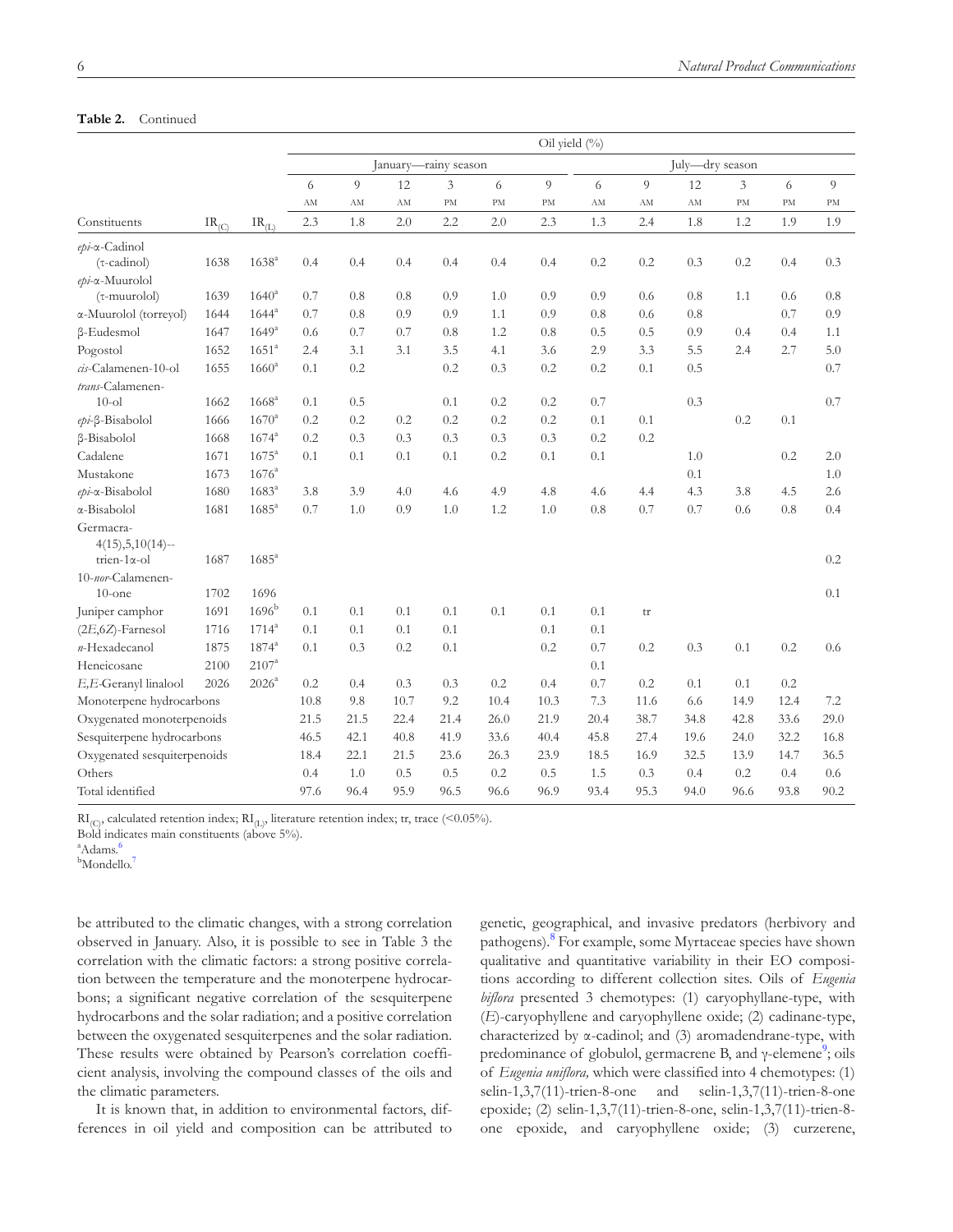

<span id="page-6-1"></span>Figure 4. Principal component analysis of chemical compositions of essential oils sampled in a daily cycle of the rainy season (January) and dried season of *Calycolpus goetheanus*.

germacrene B, and germacrone; and (4) germacrene B, curzerene, and (*E*)-caryophyllene.<sup>10</sup> Oils of *Psidium guineense*, which were grouped into 3 chemotypes: (1) α-pinene and limonene; (2) β-bisabolene and *epi*-β-bisabolol; and (3) (*E*)- caryophyllene and caryophyllene oxide.<sup>[11](#page-8-9)</sup>

The EO of *E. uniflora* collected in north of Brazil did not display seasonal variation in oil yield or chemical composition. Environmental factors also had little influence on the composition, displaying curzerene as the principal constituent, with no significant difference between dry (42.7%  $\pm$  6.1%) and rainy (40.8% ± 5.9%) seasons[.3](#page-8-2) On the other hand, *Myrcia*  *sylvatica* presented a quantitative variation in its composition attributed to climatic changes, with positive correlation of the temperature and solar radiation with the concentrations of oxygenated sesquiterpenoids and negative correlation with the sesquiterpene hydrocarbons.<sup>12</sup>

In order to evaluate the chemical variability during the circadian rhythm, the multivariate analysis by hierarchical cluster analysis (HCA) and principal component analysis (PCA) techniques was applied to the primary constituents present in oils (content  $\geq$ 1.5%). The HCA ([Figure 3\)](#page-2-1) performed with complete linkage and Euclidean distance showed the formation of

<span id="page-6-0"></span>**Table 3.** Correlation Between Chemical Compositions and the Environmental Conditions.

|                             | Correlation coefficients (R) |                 |             |          |                 |             |  |  |  |  |  |
|-----------------------------|------------------------------|-----------------|-------------|----------|-----------------|-------------|--|--|--|--|--|
| Main constituent/           |                              | January         |             | July     |                 |             |  |  |  |  |  |
| compound classes            | Humidity                     | Solar radiation | Temperature | Humidity | Solar radiation | Temperature |  |  |  |  |  |
| 1,8-Cineole                 | 0.56                         | 0.65            | 0.29        | $-0.18$  | 0.26            | 0.33        |  |  |  |  |  |
| Monoterpene hydrocarbons    | $-0.45$                      | 0.13            | $0.75*$     | $-0.38$  | 0.39            | 0.44        |  |  |  |  |  |
| Oxygenated monoterpenoids   | 0.48                         | 0.63            | 0.39        | $-0.03$  | 0.12            | 0.17        |  |  |  |  |  |
| Sesquiterpene hydrocarbons  | $-0.53$                      | $-0.72*$        | $-0.15$     | 0.09     | 0.19            | $-0.25$     |  |  |  |  |  |
| Oxygenated sesquiterpenoids | 0.59                         | $0.75*$         | $-0.14$     | 0.13     | $-0.09$         | $-0.08$     |  |  |  |  |  |
| Others                      | $-0.49$                      | $-0.45$         | $-0.02$     | 0.17     | $-0.30$         | $-0.31$     |  |  |  |  |  |

<sup>a</sup>Significant at  $P < .10$ .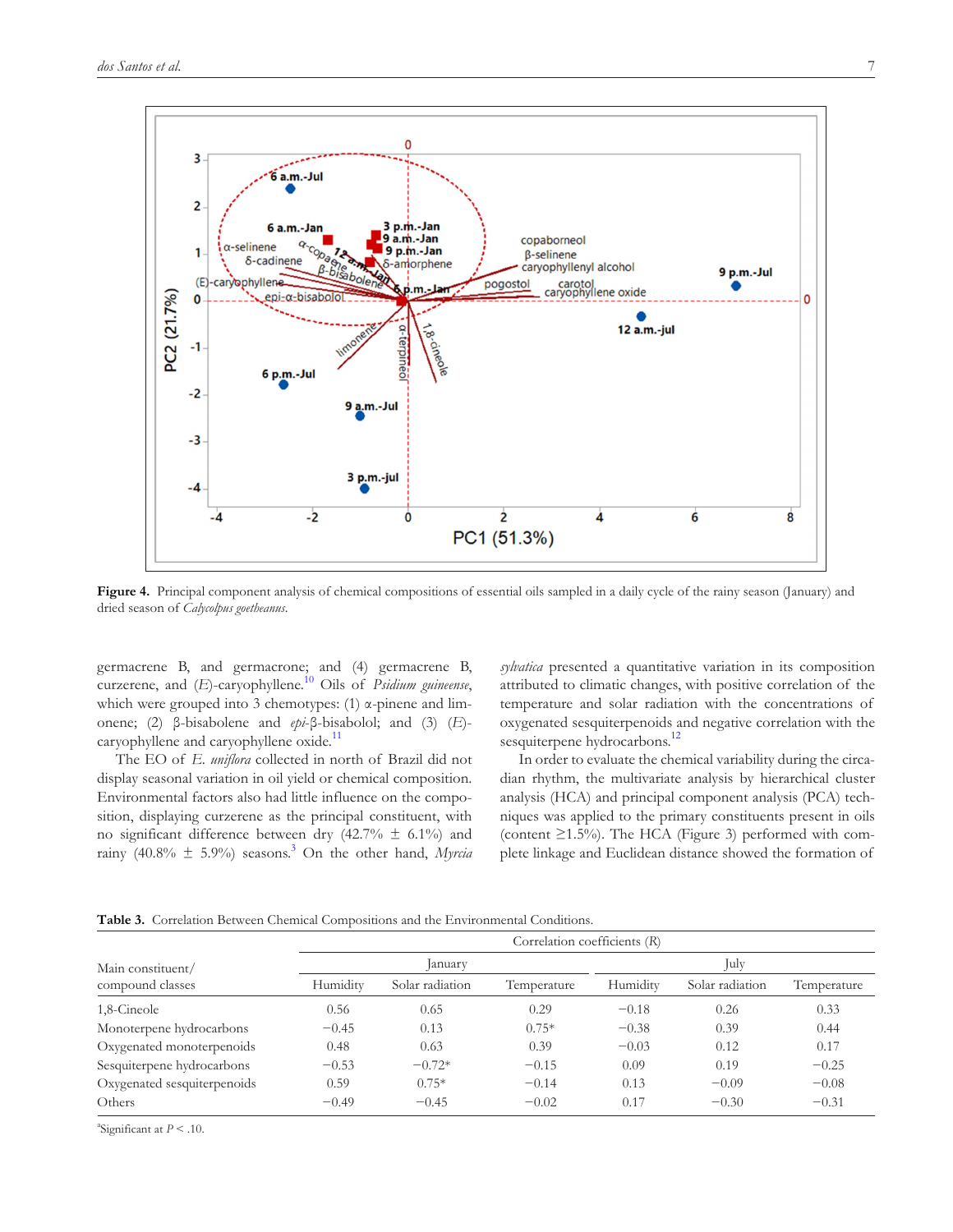2 different groups with similarity of 19.70%. The groups were classified as follows: Group I characterized by the lowest amounts of 1,8-cineole (16.03%-18.67%), which is formed for the samples collected from daily cycle of the rainy season (January) and only 1 sample from dry season (July) collected at 6 am. Group II resulted from the grouping of samples collected during 1 day in the dry period (July, except of sample collected at 6 am) and it was characterized by a higher content

of 1,8-cineole (24.0%-33.0%). These results were confirmed by the PCA (PC1 and PC2, [Figure 4\)](#page-6-1) which explained a proportional variance of 51.3% and 22.7%, respectively, representing a total of 73.0% of data variation. In other words, all samples collected from circadian rhythm of the rainy season (January) and 1 sample from dried season (July, 6 am) were grouped in a little dispersed group. The remaining samples (collected from circadian rhythm of the dried season) formed a scattered group (see [Figure 4\)](#page-6-1).

The chemical composition and biological activities of *Calycolpus* EOs have been described in the literature. *Calycolpus moritzianus* oil, sampled in Venezuela, showed predominance of (*E*)-caryophyllene (21.9%), α-pinene (10.9%), and viridiflorol (9.7%), this EO displayed antibacterial activity against *Staphylococcus aureus* and *Enterococcus faecalis*. [4](#page-8-3) The EOs of 40 *C. moritzianus* specimens collected in Colombia showed as the major constituents 1,8-cineol (12.9%-49.8%), limonene (20.0%-47.1%), (*E*)-caryophyllene (1.1%-9.9%), and guaiol (2.0%-12.3%)[.5](#page-8-11) The EO of leaves of *Calycolpus warszewiczianus* Berg from Costa Rica showed (*E*)-caryophyllene (30.1%) and caryophyllene oxide  $(9.8\%)$  as the main constituents.<sup>[13](#page-8-12)</sup>

The monoterpene 1,8-cineole (eucalyptol or 1,8-epoxy-*p*-methane) has a fresh fragrance, camphoraceous features, and a spicy flavor. It is an organic compound naturally found as the main compound in the EOs of many herbs, mainly in the *Eucalyptus* genus.<sup>14,15</sup> It is widely used as an ingredient in the pharmaceutical and cosmetics industry, for example, in nasal sprays or as a disinfectant as a food flavoring agent.<sup>[15](#page-8-14)</sup> It also showed anti-inflammatory activity, suggesting therapeutic potential as a source for the development of new anti-inflammatory agents, reducing edema induced by histamine and arachidonic acid and granuloma.<sup>16</sup> Moreover, 1,8-cineole has displayed antifungal and antiaflatoxigenic activities against *Aspergillus flavus*, at a concentration of 250 ppm with dramatic downregulation of aflE and aflL gene expres-sion.<sup>[17](#page-8-16)</sup> A minimum lethal dose of 50 mg/kg for a human adult has been proposed, taking into account the toxic effects of  $1,8$ -cineole.<sup>[18](#page-8-17)</sup>

## **Conclusion**

The environmental parameters did not show relationship with oil yield and 1,8-cineole content in the *C. goetheanus* EO, as well as displaying only quantitative influence on its chemical composition.

The significant oil yield and higher amounts of 1,8-cineole obtained in the dry period indicates that this plant can be used as a renewable source of this compound. Due to the little qualitative variation of its EO chemical profile, the standardization and its economic exploration can be viable.

# **Materials and Methods**

### *Plant Material and Climate Data*

A wild specimen of *C. goetheanus* was collected in Salvaterra, Marajó Island, Pará state, Brazil (0°45′19.73″S/48°30′41.89″W). For the circadian study, the leaves were collected in January (rainy season) and July (dry season) at the hours of 6 am, 9 am, 12 am, 3 pm, 6 pm, and 9 pm. Plant identification was performed by comparison with an authentic specimen *C. goetheanus*, and a voucher specimen has been deposited in the Herbarium of Museu Paraense Emílio Goeldi (MG 236265).

#### *Extraction and Chemical Composition Analysis of the EO*

The plant material was air-dried (2 days) at room temperature, after collection. Then, it was ground and submitted to hydrodistillation using a Clevenger-type apparatus (3 hours).<sup>19</sup> The oils obtained were dried over anhydrous sodium sulfate and total oil yields were expressed as mL/100 g of the dried material. $^{20}$  $^{20}$  $^{20}$  The chemical composition analysis was performed by GC-MS, using a Shimadzu instrument Model QP 2010 ultra (Shimadzu, Tokyo, Japan), equipped with a Rtx-5MS (30 m × 0.25 mm; 0.25 µm film thickness) fused silica capillary column (Restek, Bellefonte, United States). Helium was used as carrier gas adjusted to 1.0 mL/min at 57.5 kPa; split injection (split ratio 1:20) of 1  $\mu$ L of hexane solution (oil 5  $\mu$ L:hexane 500 µL); injector and interface temperature were 250°C; oven temperature programmed was 60°C to 240°C (3°C/min), followed by an isotherm of 10 minutes. Electron Impact Mass Spectrometry (EIMS): electron energy, 70 eV; ion source temperature was 200°C. The mass spectra were obtained by automatic scanning every 0.3 seconds, with mass fragments in the range of 35 to 400 *m*/*z*. The compounds present in the samples were identified by comparison of their mass spectrum and retention index calculated for all volatile components using a linear equation of Van Den Dool and Kratz<sup>[21](#page-8-20)</sup> with data present in commercial libraries as FFNSC  $2^7$  $2^7$  and Adams.<sup>[6](#page-8-6)</sup> Retention indices were calculated using *n*-alkane standard solutions (C8- C40, Sigma-Aldrich, St. Louis, MO, United States) in the same chromatographic conditions. The GC-FID analysis was carried out on a Shimadzu QP-2010 instrument, equipped with FID, in the same conditions, except that hydrogen was used as the carrier gas. The percentage composition of the oil samples was computed from the GC-FID peak areas.

#### *Statistical Analysis*

The multivariate analysis was performed by using as variables the EO constituents with content above 1.5%. The data matrix was standardized by subtracting the mean and then dividing it by the standard deviation. For HCA, the